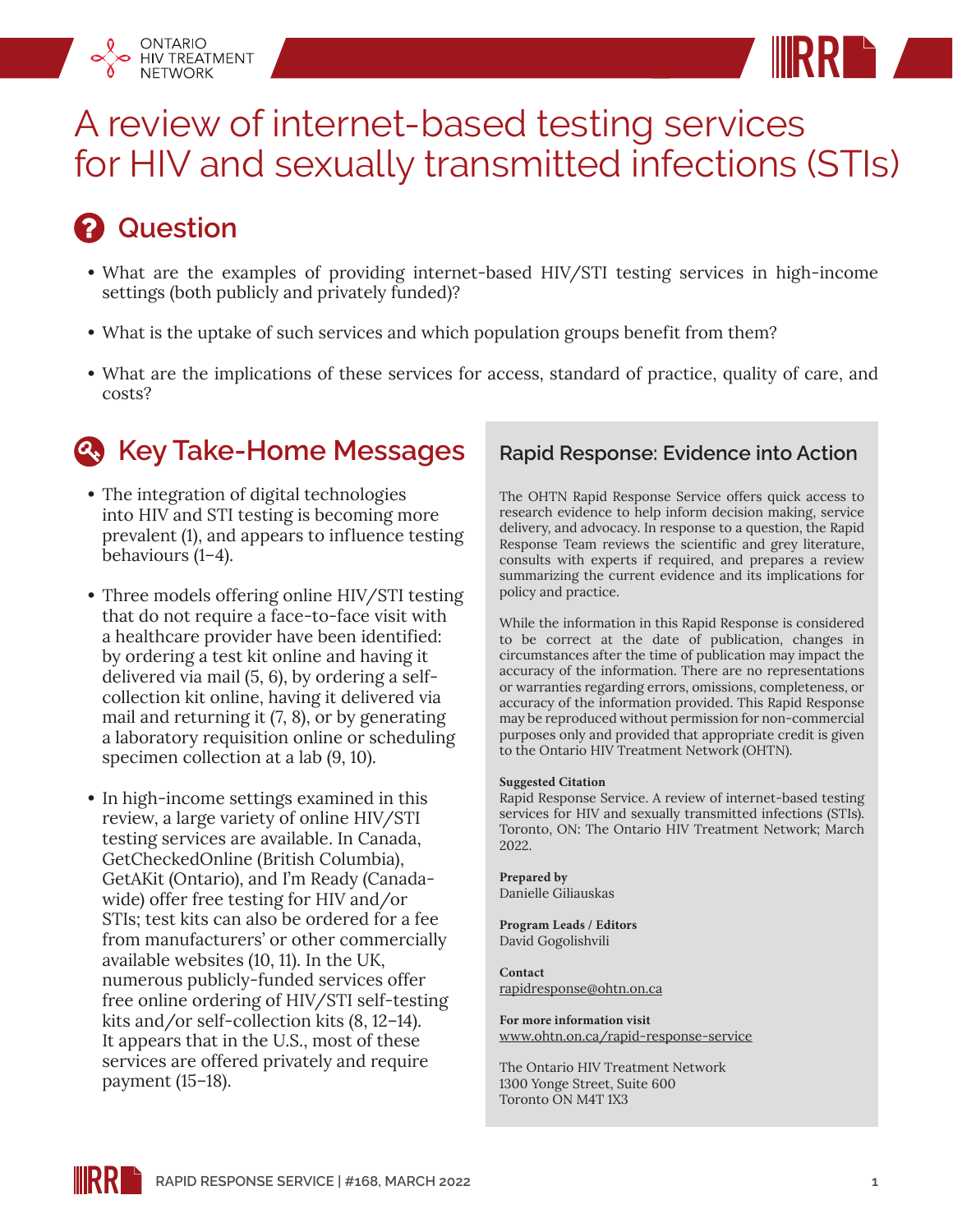- **•** Online HIV/STI testing has been found to be acceptable and of interest in several studies across different settings (12, 19, 20).
- **•** Some studies reported that in-clinic diagnosis rates appear to be comparable to online diagnosis rates (21, 22), but one study found that online diagnosis rates were lower, as those with symptoms were encouraged to test in-clinic (23).
- **•** Internet-based HIV/STI testing services are used by a wide variety of population groups including men who have sex with men (24), young adults (25, 26), heterosexual men and women (23), transgender and non-binary individuals (12), people with a history of drug use (5), and people with limited access to traditional testing facilities (21).
- **•** Some online testing services utilized targeted advertising such as Grindr (24), Facebook, Instagram, and community HIV prevention sites (27) to encourage testing among populations at higher risk.
- **•** One report examining the impact of GetCheckedOnline found that generally, the majority of users indicated engaging in behaviours that may lead to a higher chance of infection (e.g. condomless intercourse, multiple partners) (22).
- **•** Services may employ different ways to assess HIV/STI risk. For example, one Canadian and one UK service report that symptomatic individuals are encouraged to test in-clinic with a healthcare provider (23, 28); one U.S. service requires users to disclose date of last test (29), and one service in Italy requires users to fill out a risk-assessment form (30).
- **•** One study from the UK found that that offering online HIV and STI testing changed individuals' testing patterns in a geographic area with unmet needs (20). Authors found that while introducing online STI testing increased the number of tests, cost of testing, and total number of diagnoses, the average cost per diagnosis decreased (20). After two years, total diagnoses increased, with online testing accounting for 37% of all testing (20).
- **•** Ordering HIV self-test kits and STI self-collection kits via mobile apps was found to be feasible and acceptable in pilot trials, and may be a way to increase HIV/STI testing among young men who have sex with men (25).

## **References**

- 1. Veronese V, Ryan KE, Hughes C, Lim MS, Pedrana A, Stoove M. Using digital communication technology to increase HIV testing among men who have sex with men and transgender women: Systematic review and meta-analysis. Journal of Medical Internet Research. 2020;22(7):e14230.
- 2. Berendes S, Gubijev A, McCarthy OL, Palmer MJ, Wilson E, Free C. Sexual health interventions delivered to participants by mobile technology: Systematic review and meta-analysis of randomised controlled trials. Sexually Transmitted Infections. 2021;97(3):190–200.
- 3. Nelson KM, Perry NS, Horvath KJ, Smith LR. A systematic review of mHealth interventions for HIV prevention and treatment among gay, bisexual, and other men who have sex with men. Translational Behavioral Medicine. 2020;10(5):1211–20.
- 4. McGuire M, de Waal A, Karellis A, Janssen R, Engel N, Sampath R, et al. HIV selftesting with digital supports as the new paradigm: A systematic review of global evidence (2010– 2021). EClinicalMedicine. 2021;39:101059.
- 5. O'Byrne P, Musten A, Vandyk A, Ho N, Orser L, Haines M, et al. HIV self-testing in Ottawa, Canada used by persons at risk for HIV: The GetaKit study. Canada Communicable Disease Report. 2021;47(10):435–41.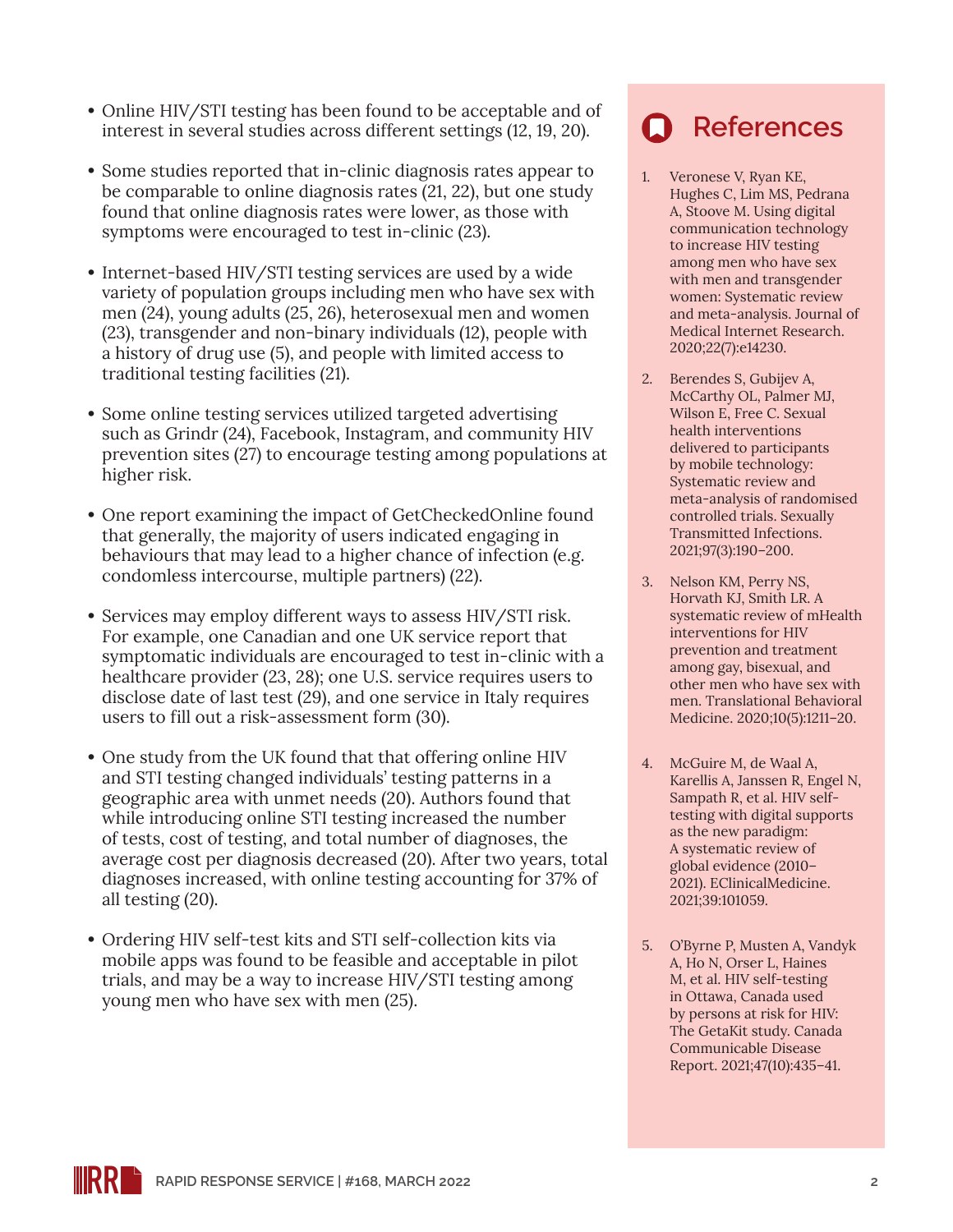# **4** The Issue and Why it's Important

Literature examining digital interventions related to the prevention and treatment of HIV and STIs is broad in scope. At least four systematic reviews, published in 2020 or 2021, describe the impact digital technology has had on HIV and/or STI testing uptake:

- **•** A meta-analysis found that integrating digital technology (i.e. internet-enabled devices, such as computers, tablets, and smartphones) into HIV testing approaches increased testing uptake among men who have sex with men and transgender women (1).
- **•** Another systematic review found that HIV self-testing with digital supports (i.e. the use of digital interventions such as website-based, social media, digital vending machines, mobile apps, text messaging) increased uptake of HIV testing and successfully linked participants to treatment; additionally, it was deemed feasible, acceptable, and preferable (4).
- **•** A systematic review assessing the effectiveness of mobile health interventions in preventing STIs and promoting preventive behaviors found that text-messaging interventions and smartphone application messages may increase STI and/or HIV testing (2).
- **•** Another systematic review examining mobile health technology interventions (i.e. those utilizing text messages or mobile apps) designed to improve HIV prevention or treatment outcomes among men who have sex with men concluded that they were feasible, acceptable, and demonstrated evidence of preliminary efficacy (3). Of note, among the 13 included HIV prevention interventions, eight focused on encouragement of HIV testing (3).

Evidently, the Internet has allowed for an increase in the uptake of HIV and/or STI testing in a variety of different ways (1–4). A systematic review from 2020 examines HIV testing strategies outside of healthcare settings and describes testing provision as one intervention that can increase HIV testing coverage outside of traditional healthcare settings (31). Specifically, this systematic review includes nine testing provision interventions in Europe that use the internet as a means of test provision (31). Typically, facilitating online access to testing means the user bypasses traditional faceto-face interaction and assessment with a healthcare provider. Based on the overwhelming number of studies that discuss online testing options, there appear to be three general models that allow individuals to obtaining kits via the internet (the examples provided below are free):

- 6. CATIE. HIV self-testing: Putting it into practice. [Webinar]. 2021. Available from: [https://www.catie.](https://www.catie.ca/hiv-self-testing-putting-it-into-practice) [ca/hiv-self-testing-putting](https://www.catie.ca/hiv-self-testing-putting-it-into-practice)[it-into-practice](https://www.catie.ca/hiv-self-testing-putting-it-into-practice) Accessed December 2, 2021.
- 7. IWTK. Collecting your samples. 2020. Available from [https://iwantthekit.](https://iwantthekit.org/get-tested/collecting-your-samples/) [org/get-tested/collecting](https://iwantthekit.org/get-tested/collecting-your-samples/)[your-samples/](https://iwantthekit.org/get-tested/collecting-your-samples/) Accessed November 30, 2021.
- 8. Wilson E, Free C, Morris TP, Syred J, Ahamed I, Menon-Johansson AS, et al. Internetaccessed sexually transmitted infection (e-STI) testing and results service: A randomised, single-blind, controlled trial. PLoS Medicine. 2017;14(12):e1002479.
- 9. MacKinnon KR, Mykhalovskiy E, Worthington C, Gomez-Ramirez O, Gilbert M, Grace D. Pay to skip the line: The political economy of digital testing services for HIV and other sexually transmitted infections. Social Science & Medicine. 2021;268:113571.
- 10. TeleTest. STD test. 2021. Available from: [https://](https://teletest.ca/app/tests/std/) [teletest.ca/app/tests/std/](https://teletest.ca/app/tests/std/) Accessed December 3, 2021.
- 11. bioLytical Laboratories. INSTI HIV self test. 2021. Available from: [https://shop.insti.com/](https://shop.insti.com/insti-hiv-self-test) [insti-hiv-self-test](https://shop.insti.com/insti-hiv-self-test) Accessed December 3, 2021.
- 12. Day S, Smith J, Perera S, Jones S, Kinsella R. Beyond the binary: Sexual health outcomes of transgender and non-binary service users of an online sexual health service. International Journal of STD & AIDS. 2021;32(10):896–902.

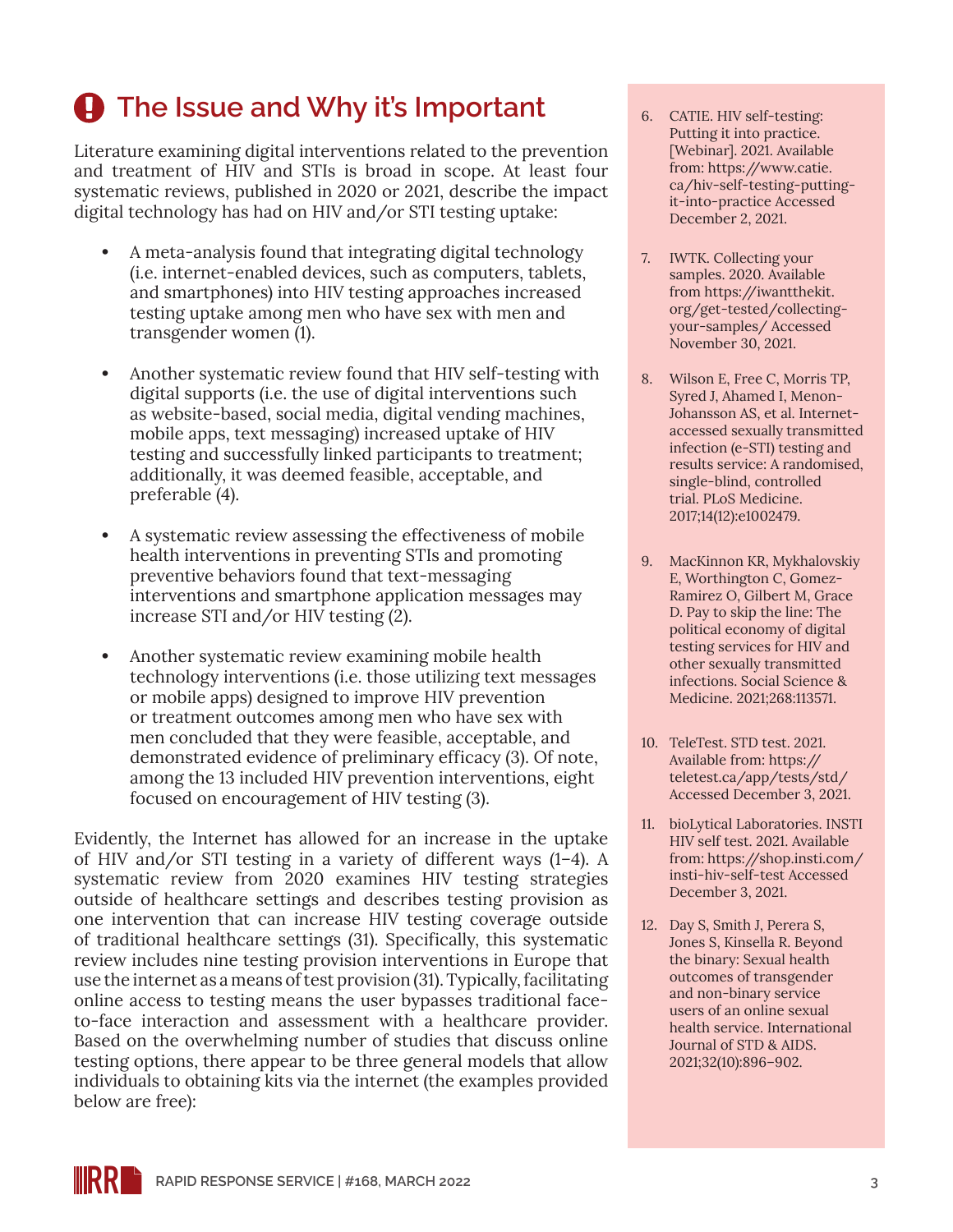- **•** by ordering a test kit online (e.g. [GetaKit](https://getakit.ca/) in Canada or [HIV](https://www.hivtest.scot/)  [Self-Test Scotland](https://www.hivtest.scot/) in the UK)
- **•** by ordering a self-collection kit online (e.g. [I Want The Kit](https://iwantthekit.org/) in the U.S. or [Umbrella Health](https://umbrellahealth.co.uk/self-sampling-kits/) in the UK)
- **•** by generating a laboratory requisition/scheduling specimen collection at a lab online (e.g. [GetCheckedOnline](https://getcheckedonline.com/) in Canada or [Webtest](https://www.qld.gov.au/health/staying-healthy/sexual-health/chlamydia-test/about-13health-webtest) in Australia (32).

All three of the above models appear to be alternatives to in-person, clinic-based appointments. For self-collection kits, results are obtained by sending samples off to a laboratory for testing by mailout or drop-off. Note that not all online testing services are identical: kits vary by manufacturer, some only offer testing for certain STIs, while others require users to complete a survey. While the examples provided above are free, there are many online services where users have to pay out-of-pocket, or have their insurance billed (33).

It should also be noted that benefits to self-testing or self-collection has been discussed in the literature and include convenience, confidentiality, speed, access, and privacy, and in addition can reduce the burden on existing health systems (34). This is of particular importance as a 2021 systematic review examining barriers and facilitators to HIV testing in Canada found that testing services should be accessible, convenient, and confidential in order to improve uptake (35). Of note, free provision of HIV self-testing was the subject of a previous Rapid Response, published in 2020 (36). It should also be mentioned that one article published in 2021, based on stakeholder interviews with healthcare professionals conducted between 2019 and 2020 in Ontario and textual analyses of government documents and private for-profit digital healthcare websites, states that their findings on public-private laboratory funding disparities discredit the claims that digital healthcare necessarily generates cost savings, or that it enhances patients' access to care (9). The authors compare privately offered digital HIV/STI testing services to paying "to skip the line" (9).

This review explores current websites or smartphone apps that facilitate delivery of HIV and/or STI self-test kits or self-collection kits, as well as websites that enable users to generate a laboratory requisition or book a laboratory appointment for specimen collection.

## **What We Found**

We were able to identify numerous websites currently in operation in high-income settings that allow users to order HIV and/or STI self-tests or self-collection kits to a desired address. The majority of studies examining outcomes of these online services—namely, those that offered free self-tests or self-collection kits—were

- 13. Gasmelsid N, Moran BC, Nadarzynski T, Patel R, Foley E. Does online sexually transmitted infection screening compromise care? A service evaluation comparing the management of chlamydial infection diagnosed online and in clinic. International Journal of STD & AIDS. 2021;32(6):528– 32.
- 14. Umbrella Health. Request an STI self-sampling kit. 2021. Available from: [https://kits.](https://kits.umbrellahealth.co.uk/step1.aspx) [umbrellahealth.co.uk/step1.](https://kits.umbrellahealth.co.uk/step1.aspx) [aspx](https://kits.umbrellahealth.co.uk/step1.aspx) Accessed December 1, 2021.
- 15. Enzo Clinical Labs. GoTestMeNow. 2021. Available from: [https://](https://www.enzoclinicallabs.com/gotestmenow/Home/STD) [www.enzoclinicallabs.com/](https://www.enzoclinicallabs.com/gotestmenow/Home/STD) [gotestmenow/Home/STD](https://www.enzoclinicallabs.com/gotestmenow/Home/STD) Accessed December 3, 2021.
- 16. STDcheck.com. Prices & packages. 2021. Available from: [https://www.stdcheck.](https://www.stdcheck.com/std-test-pricing.php) [com/std-test-pricing.php](https://www.stdcheck.com/std-test-pricing.php) Accessed December 3, 2021.
- 17. Testkitlabs.com. STD testing: Getting Americans tested. 2014. Available from: [https://](https://testkitlabs.com/) [testkitlabs.com/](https://testkitlabs.com/) Accessed December 3, 2021.
- 18. US Expert Services. FDA approved test with lowest STD test pricing. 2021. Available from [https://www.](https://www.stdlabs.com/std-test-pricing) [stdlabs.com/std-test-pricing](https://www.stdlabs.com/std-test-pricing) Accessed December 3, 2021.
- 19. Hogenson E, Jett-Goheen M, Gaydos CA. An analysis of user survey data for an internet program for testing for sexually transmitted infections, I Want the Kit, in Maryland and Washington, DC. Sexually Transmitted Diseases. 2019;46(12):768–70.

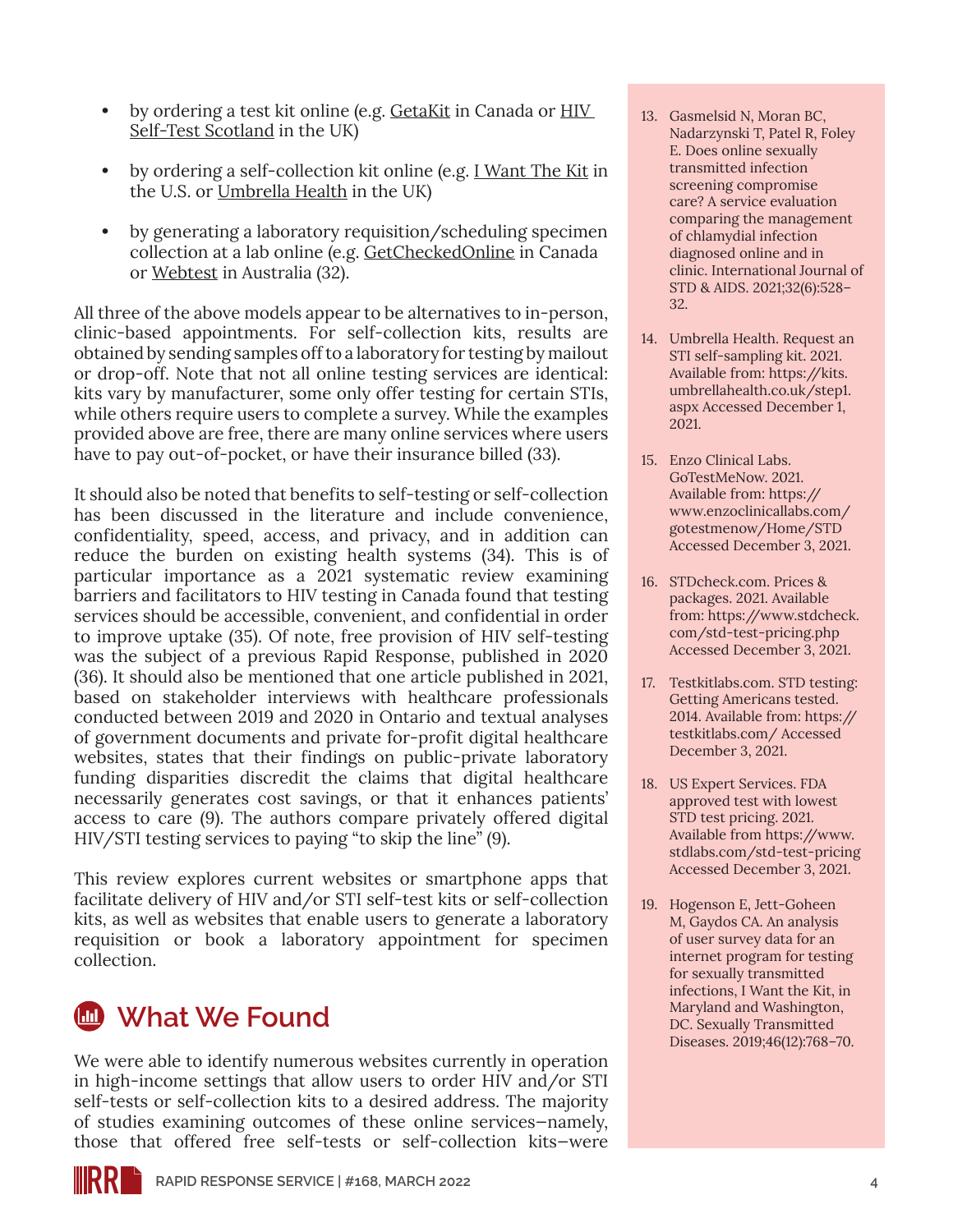primarily those that were publicly funded, or were public-private partnerships.

The following sections detail these currently active websites, organized by geographic region, that allow users to order STI and/ or HIV self-collection kits, or self-test kits, or generate requisition forms/schedule specimen collection at a lab. The overwhelming majority of free services was described in the published literature.

Large online retailers—such as [Amazon](https://www.amazon.com/Oraquick-HIV-Test-in-Home/dp/B009LRVC0K/ref=sr_1_2?keywords=hiv+testing+kit&qid=1638552146&sr=8-2)—do have HIV home tests available for purchase, but these are not included in this review. While some retailers that specifically sell self-test kits for HIV and other STIs, or that allow users to schedule specimen collection at a nearby lab are included, this review does not exhaustively list all of these out-of-pocket services, as there are likely numerous vendors. For example, in the Netherlands alone, 20 websites with a Dutch web address sell either self-sampling or self-testing kits for chlamydia, as identified in a 2019 study (37).

The final section titled "Other studies" contains services that examined HIV self-testing online, but are not classified as online services as they do not currently offer users to order tests online.

#### **Canada**

#### [GetCheckedOnline](https://getcheckedonline.com/Pages/default.aspx)

GetCheckedOnline (GCO) is a free and confidential online HIV/STI testing service, developed by the BC Centre for Disease Control (BCCDC) (28). However, GCO does suggest in-person appointments for symptomatic cases: "We recommend you see a health care provider for assessment when: [y]ou have symptoms, such as discharge, pain, itching, or sores on the genitals, [and/or] [y]ou had sex with someone who has an STI" (28).

Users create an account, and complete an online questionnaire in order to generate a lab requisition form with a unique code (28). The user then presents lab requisition to a participating LifeLabs (via printout or smartphone) and is provided with specimen collection materials (28). Result notifications are received via email in 7–10 days, and are available to users on their account (28). Users are to call the STI clinic at the BCCDC if any results are positive; a nurse will review results with user and explain how to access treatment (28).

Numerous studies examining the various facets of GCO have demonstrated that:

**•** GCO is able to effectively engage individuals who experience testing barriers (38);

- 20. Turner KME, Looker KJ, Syred J, Zienkiewicz A, Baraitser P. Online testing for sexually transmitted infections: A whole systems approach to predicting value. PLoS ONE. 2019;14(2):e0212420.
- 21. Banerjee P, Thorley N, Radcliffe K. A service evaluation comparing home-based testing to clinic-based testing for chlamydia and gonorrhoea in Birmingham and Solihull. International Journal of STD & AIDS. 2018;29(10):974–9.
- 22. Haag D, Thomson K, Gilbert M. The impact of getcheckedonline. com BC's internet-based testing program for sexually transmitted and blood-borne infections. 2018. Available from: [https://dishiresearch.ca/](https://dishiresearch.ca/resource/the-impact-of-getcheckedonline-com-bcs-internet-based-testing-program-for-sexually-transmitted-and-blood-borne-infections/) [resource/the-impact-of](https://dishiresearch.ca/resource/the-impact-of-getcheckedonline-com-bcs-internet-based-testing-program-for-sexually-transmitted-and-blood-borne-infections/)[getcheckedonline-com](https://dishiresearch.ca/resource/the-impact-of-getcheckedonline-com-bcs-internet-based-testing-program-for-sexually-transmitted-and-blood-borne-infections/)[bcs-internet-based-testing](https://dishiresearch.ca/resource/the-impact-of-getcheckedonline-com-bcs-internet-based-testing-program-for-sexually-transmitted-and-blood-borne-infections/)[program-for-sexually](https://dishiresearch.ca/resource/the-impact-of-getcheckedonline-com-bcs-internet-based-testing-program-for-sexually-transmitted-and-blood-borne-infections/)[transmitted-and-blood](https://dishiresearch.ca/resource/the-impact-of-getcheckedonline-com-bcs-internet-based-testing-program-for-sexually-transmitted-and-blood-borne-infections/)[borne-infections/](https://dishiresearch.ca/resource/the-impact-of-getcheckedonline-com-bcs-internet-based-testing-program-for-sexually-transmitted-and-blood-borne-infections/) Accessed November 29, 2021.
- 23. Barnard S, Free C, Bakolis I, Turner KME, Looker KJ, Baraitser P. Comparing the characteristics of users of an online service for STI self-sampling with clinic service users: A crosssectional analysis. Sexually Transmitted Infections. 2018;94(5):377–83.
- 24. Huang E, Marlin RW, Young SD, Medline A, Klausner JD. Using Grindr, a smartphone social-networking application, to increase HIV self-testing among Black and Latino men who have sex with men in Los Angeles, 2014. AIDS Education & Prevention. 2016;28(4):341– 50.

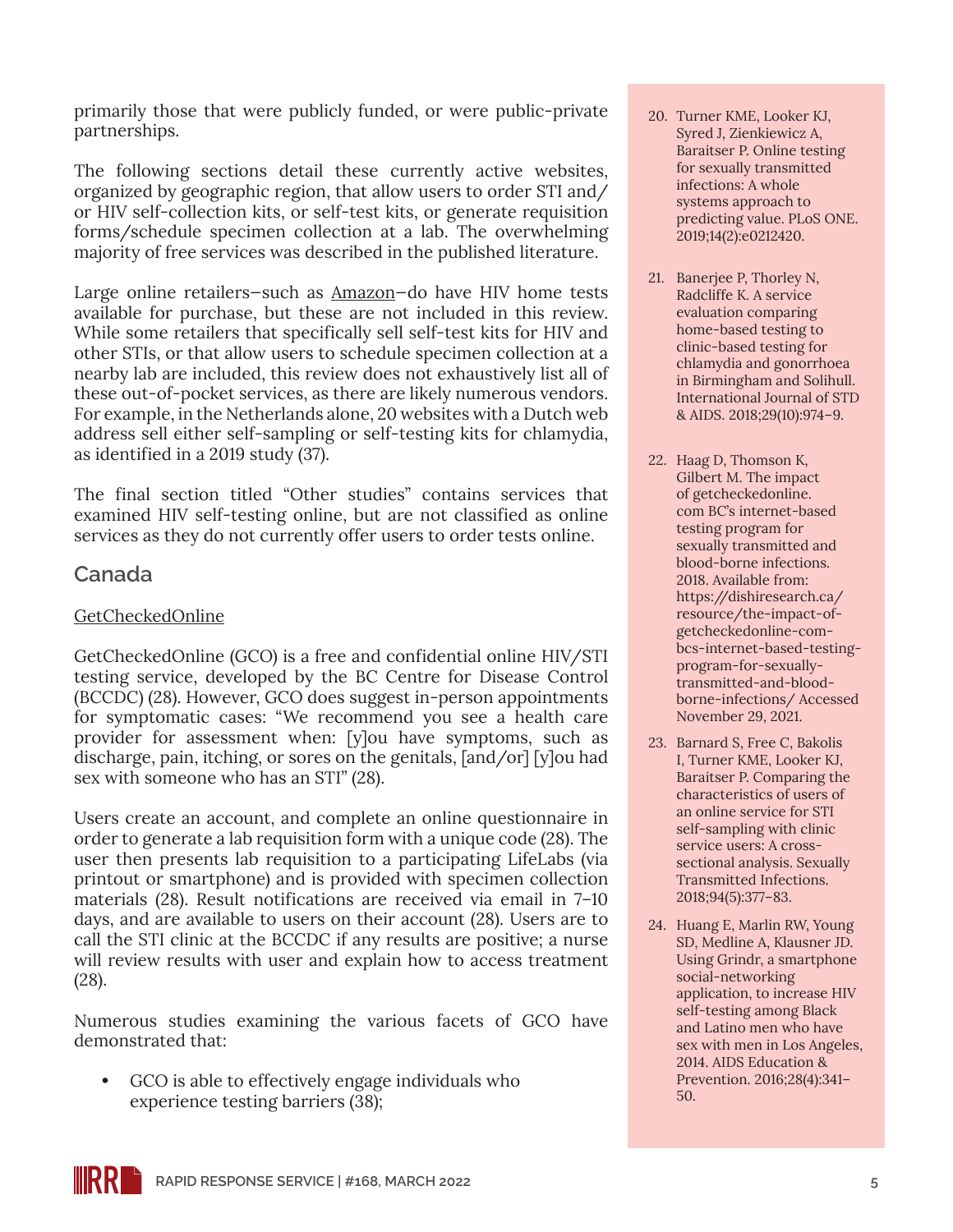- **•** men who have sex with men reported positive experiences using GCO, describing the service as accessible, convenient, and private compared to clinic-based testing (39);
- **•** post-test HIV testing knowledge and sexual risk behaviours were comparable among GCO users and clinic-based testers (39);
- **•** clients using CGO were 22% more likely to repeat testing when compared to clinic-based clients, and may therefore contribute to earlier diagnosis of HIV and/or STIs (40);
- **•** existing clinical prediction rules to detect asymptomatic chlamydia and/or gonorrhea infection, based on five predictors, were valid when applied to the GCO testing environment (41).

A comprehensive report published in 2018 goes into further detail about who is using this service. Between September 2014 and December 2017, approximately one in 20 people who tested through GCO tested positive for an infection, a rate similar to what is observed in an STI clinic setting (22). Additionally, selfcollected throat and rectal swabs for chlamydia and gonorrhea were introduced in 2016, as throat and rectal chlamydia and gonorrhea infections currently account for nearly half (45%) of all chlamydia and gonorrhea infections in GCO clients (22).

From March 2016 to December 2017 in the province of British Columbia, 40% of those who created accounts identified as female, 59% as male, and 1% as other, which included trans, genderqueer, 2 Spirit and intersex (22). Additionally, authors found that across the province, those testing through GCO indicated sexual behaviours that may lead to increased risk of infection, including condomless sex (43%), four or more sex partners (28%), and delaying testing for HIV (20%) or STIs (20%) (22).

#### [GetaKit](https://getakit.ca/)

Launched in 2020, GetaKit is a program that allows eligible individuals in Ontario to order an HIV test online from getakit.ca and have it delivered to their home or other pick-up location in 1–3 business days (5). The HIV test and shipping are free of charge (5). To determine eligibility, participants complete anonymous mandatory online screening; eligible candidates then complete a survey which collects data on sex, gender, ethnicity, sexual orientation, HIV test history, and sex and drug use practices (5). There is no requirement to report results to [GetaKit](https://getakit.ca/), though participants are encouraged to do so (5). In examining data from July 2020 to April 2021 of eligible participants who completed the baseline survey (n=399), authors observed that 71% (n=283) were part of an HIV priority population group, 66% were White (n=264), 68% identified as men (n=270), 74% identified as gay (n=287; all genders), and 53% indicated a history of

- 25. Biello KB, Horvitz C, Mullin S, Mayer KH, Scott H, Coleman K, et al. HIV self-testing and STI selfcollection via mobile apps: Experiences from two pilot randomized controlled trials of young men who have sex with men. mHealth. 2021;7:26.
- 26. Wilson E, Leyrat C, Baraitser P, Free C. Does internetaccessed STI (e-STI) testing increase testing uptake for chlamydia and other STIs among a young population who have never tested? Secondary analyses of data from a randomised controlled trial. Sexually Transmitted Infections. 2019;95(8):569–74.
- 27. Menza TW, Garai J, Ferrer J, Hecht J. Rapid uptake of home-based HIV self-testing during social distancing for SARS-CoV2 infection in Oregon. AIDS & Behavior. 2021;25(1):167–70.
- 28. GetCheckedOnline. How it works. 2016. Available from: [https://](https://getcheckedonline.com/Pages/HowGetCheckWorks.aspx) [getcheckedonline.com/](https://getcheckedonline.com/Pages/HowGetCheckWorks.aspx) [Pages/HowGetCheckWorks.](https://getcheckedonline.com/Pages/HowGetCheckWorks.aspx) [aspx](https://getcheckedonline.com/Pages/HowGetCheckWorks.aspx) Accessed November 29, 2021.
- 29. TakeMeHome. See if you qualify. 2022. Available from: [https://takemehome.](https://takemehome.org/see-if-you-qualify/) [org/see-if-you-qualify/](https://takemehome.org/see-if-you-qualify/) Accessed January 6, 2022.
- 30. Polilli E, Sozio F, Di Stefano P, Sciacca A, Ursini T, Paoloni M, et al. Web-Based HIV testing in Abruzzo, Italy: Analysis of 15-month activity results. AIDS Patient Care & STDs. 2016;30(10):471–5.

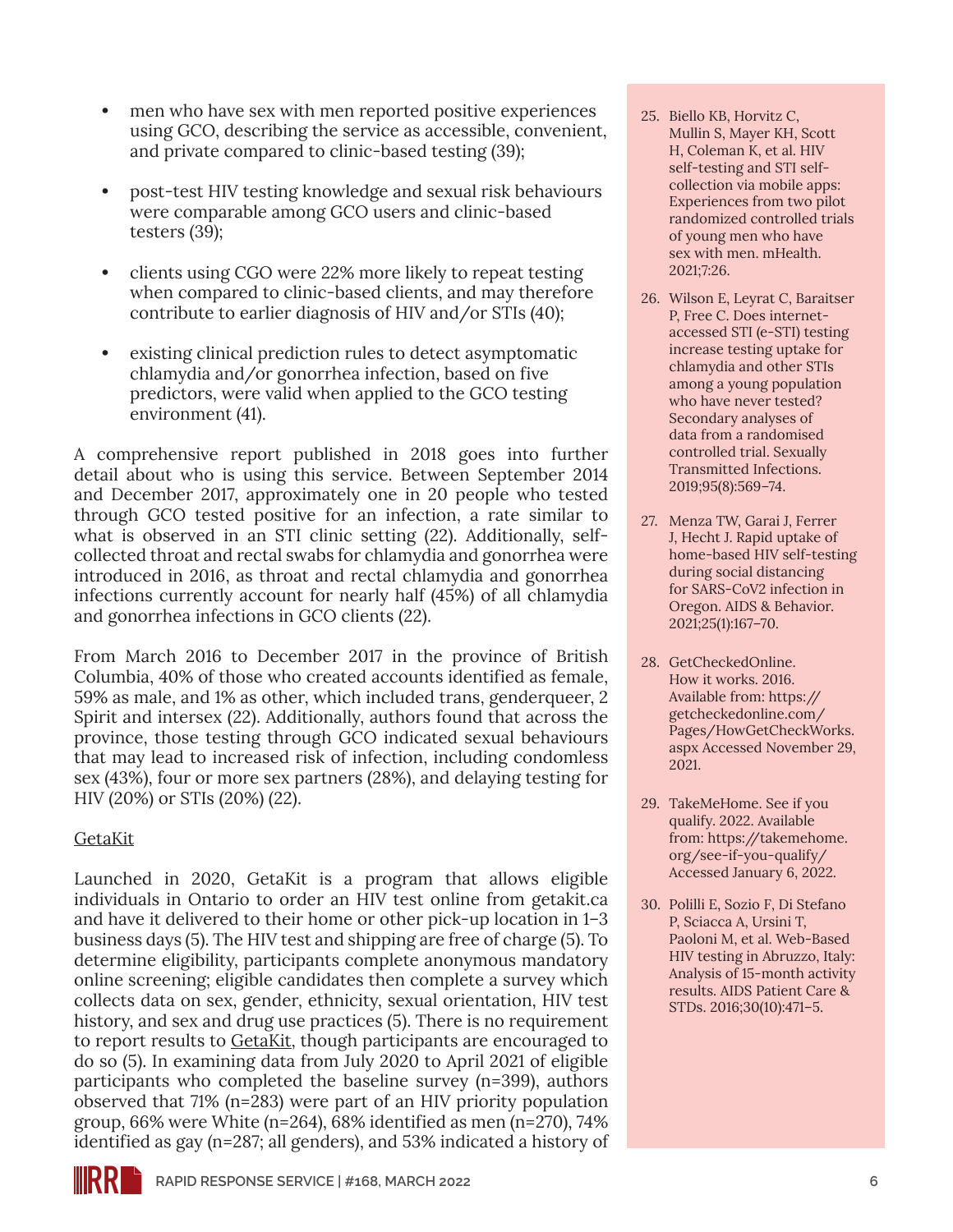substance use (n=194) (5). As of April 2021, of the 57% of individuals (n=228) who reported test results, one result was reported as positive, for a positivity rate of 0.44% (5).

Testing for other STIs on GetaKit is planned to be rolled out in 2022 (42).

### [I'm Ready](https://www.readytoknow.ca/) (app)

I'm Ready, Test is a mobile app where users can order up to three free HIV self-tests for delivery or pick-up at community sites (6). Within the first three months of the program, the website had more than 14,000 visitors; 1,579 consented to enter the study (6); 1,100 participants ordered 2,653 HIV test kits, and three positive test results were submitted, which were all from key populations (6).

#### [TeleTest](https://teletest.ca/)

Available only in Ontario, TeleTest offers a Basic test (urine) for chlamydia, gonorrhea, and trichomoniasis (CAD 25), and a Standard test for chlamydia, gonorrhea, syphilis, trichomoniasis, and HIV (CAD 29) (10). The user is able to "Add on" a test for herpes simplex virus 1 & 2 (CAD 19), hepatitis C (CAD 19), and a self-swab test for rectal gonorrhea/chlamydia and pharyngeal gonorrhea/chlamydia (CAD 49) (10). Users then choose a nearby location and arrive in-person to provide the sample(s) (10). Costs reflect the administration fee for set up, while the Ontario Health Insurance Plan (OHIP) covers the cost of the lab tests (10).

#### [INSTI HIV Self Test](https://www.insti.com/hiv-self-test/)

Canadians are able to order an HIV self-test directly from the manufacturer of the INSTI HIV self-test (11). One test retails for CAD 34.95, while a twin pack retails for CAD 54.95 (11).

### **United States**

As a 2021 publication notes, in the U.S. "…no specific guidance exists for care and follow-up of STIs diagnosed by laboratories associated with online testing services" (33). The study raises several concerns about online testing in the U.S., including result disclosure, linkage to treatment, and counselling (33). The American Sexually Transmitted Diseases Association (ASTDA) published a position statement in November 2021 on direct-to-consumer STI testing services (whether ordered online or obtained elsewhere), making general recommendations for consumer protection and empowerment, clinical management, test selection, laboratories, and policy (43).

#### [I Want The Kit](https://iwantthekit.org/)

I Want The Kit (IWTK) is an online screening program where users in certain areas of the U.S. can order home collection kits for chlamydia,

- 31. Croxford S, Tavoschi L, Sullivan A, Combs L, Raben D, Delpech V, et al. HIV testing strategies outside of health care settings in the European Union (EU)/European Economic Area (EEA): A systematic review to inform European Centre for Disease Prevention and Control guidance. HIV Medicine. 2020;21(3):142–62.
- 32. The State of Queensland (Queensland Health). Online chlamydia and gonorrhoea test requests. 2021. Available from: [https://www.health.](https://www.health.qld.gov.au/clinical-practice/guidelines-procedures/sex-health/13health-webtest) [qld.gov.au/clinical-practice/](https://www.health.qld.gov.au/clinical-practice/guidelines-procedures/sex-health/13health-webtest) [guidelines-procedures/sex](https://www.health.qld.gov.au/clinical-practice/guidelines-procedures/sex-health/13health-webtest)[health/13health-webtest](https://www.health.qld.gov.au/clinical-practice/guidelines-procedures/sex-health/13health-webtest) Accessed December 3, 2021.
- 33. Cannon CA, Piraino AK, Golden MR, Barbee LA. Sexually transmitted infection testing using online companies: Benefits, drawbacks, and call for official guidance. Sexually Transmitted Diseases. 2021;48(11):e168–e70.
- 34. Kersh EN, Shukla M, Raphael BH, Habel M, Park I. At-home specimen selfcollection and self-testing for sexually transmitted infection screening demand accelerated by the COVID-19 pandemic: A review of laboratory implementation issues. Journal of Clinical Microbiology. 2021;59(11):e0264620.
- 35. Laprise C, Bolster-Foucault C. Understanding barriers and facilitators to HIV testing in Canada from 2009–2019: A systematic mixed studies review. Canada Communicable Disease Report. 2021;47(2):105–25.

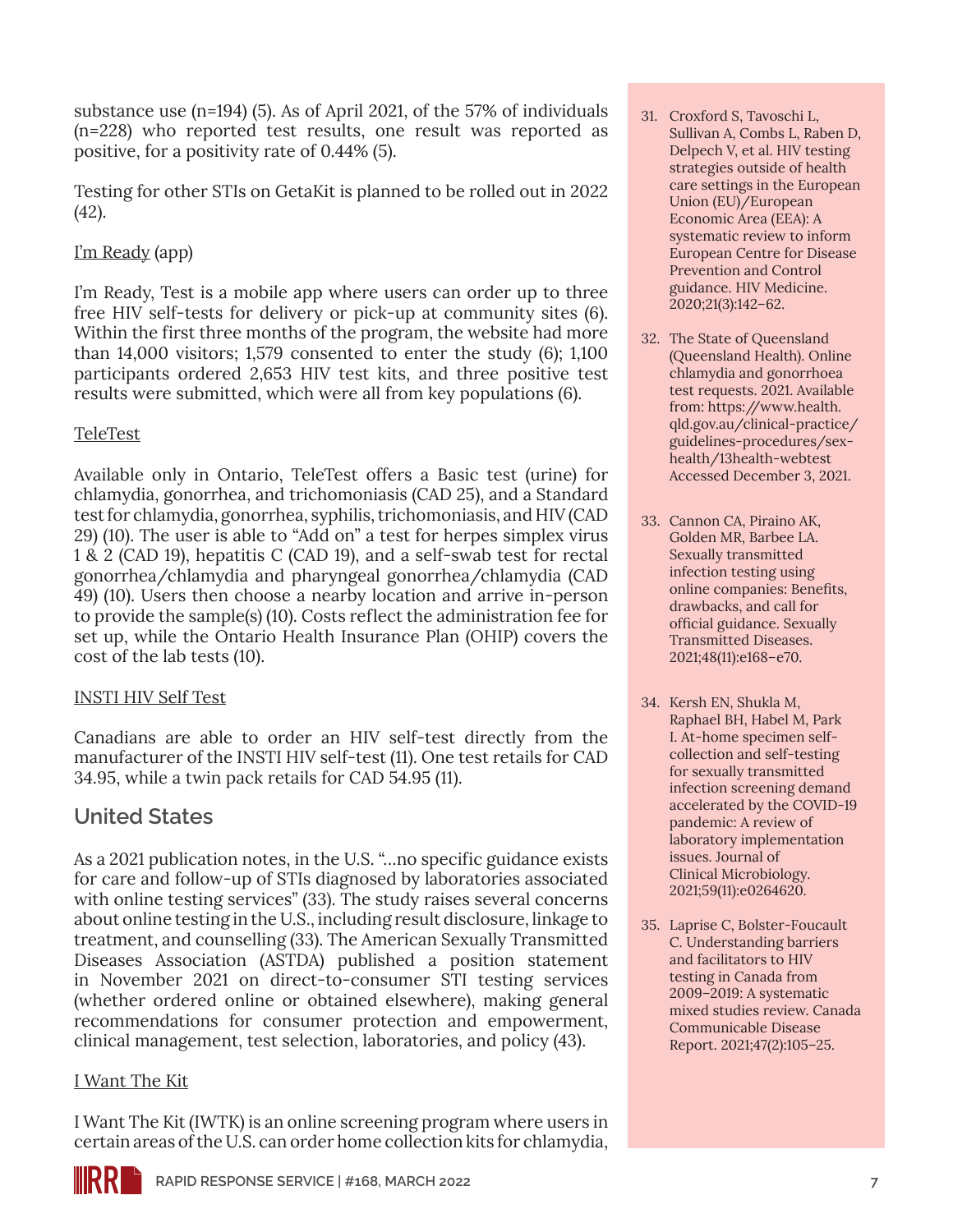gonorrhea, and trichomonas, and HIV self-test kits (44). The service is promoted as STI testing that is "…free, convenient, confidential, and accurate…" with the aim of decreasing the transmission and burden of STIs, while educating users about prevention (45). Home collection kits include a postage-paid return envelope; users receive a text or email when their samples are received and another when their results are ready for viewing (7). For HIV self-test kits, users do not report results to IWTK, but are encouraged to visit a healthcare provider or clinic for confirmatory testing (7). Of note, operations of IWTK at Johns Hopkins University ceased during a three-week hiatus due to COVID-19 in the spring of 2020; upon reopening in early April, clinical services began referring individuals to IWTK, and significant increase in uptake and usage was observed (46).

Two studies examining different elements of the IWTK program were found in the literature:

- **•** Individuals who visited the IWTK website had the option of completing an online survey, which asked questions regarding demographics, attractiveness of the service, acceptability, and experiences using IWTK (19). Prior users of IWTK were satisfied with the service, citing ease of use with the swabs; out-of-clinic screening was preferred by 62% of respondents (n=283), with 26% stating they had no preference (n=119) (19). There was a desire for point-of-care testing options for STIs, with a majority of participants willing to provide a fingerstick blood sample (19).
- **•** Another study examined the distribution of chlamydia, gonorrhea, and trichomonas by anatomic site (urogenital and rectal) among paired samples of IWTK users (i.e. the same participant submitted both urogenital and rectal specimen) (47). Between August 2013 and December 2016, 881 paired specimens were submitted; authors found that nearly 51% (n=67) of all positive tests were identified exclusively through rectal testing, suggesting that these infections would have been missed through urogenital-only testing (47).

#### [UCLA Free HIV Self-Test Program](http://freehivselftests.weebly.com/)

This ongoing program allows users to receive a free HIV self-test via three options: a local vending machine, a printable voucher redeemable at select drug stores, and mailed to a preferred address (48). A study from 2016 details how advertisements on Grindr were used to direct men who have sex with men to the above website for HIV self-testing in Los Angeles County in April and May of 2014 (24). All users who visited the site (regardless of study participation) received a free HIV self-test; of the 334 requests for a free test, 67% (n=224) of requests were for mailed tests (24). Men who identified as Black or Latino, 18 years or older, were invited to take a survey on their testing experience (24). Of the 122 participants who met

- 36. Rapid Response Service. Free HIV self-testing: Best practices, positivity rates, and associated costs. Toronto, ON: The Ontario HIV Treatment Network; August 2020. Available from: [https://www.ohtn.on.ca/](https://www.ohtn.on.ca/rapid-response-free-hiv-self-testing-basic-practices-positivity-rates-and-associated-costs/) [rapid-response-free-hiv](https://www.ohtn.on.ca/rapid-response-free-hiv-self-testing-basic-practices-positivity-rates-and-associated-costs/)[self-testing-basic-practices](https://www.ohtn.on.ca/rapid-response-free-hiv-self-testing-basic-practices-positivity-rates-and-associated-costs/)[positivity-rates-and](https://www.ohtn.on.ca/rapid-response-free-hiv-self-testing-basic-practices-positivity-rates-and-associated-costs/)[associated-costs/](https://www.ohtn.on.ca/rapid-response-free-hiv-self-testing-basic-practices-positivity-rates-and-associated-costs/) Accessed December 3, 2021.
- 37. den Daas C, Sukel B, Bos H, van den Broek Is. Evaluation and enumeration of online test providers for sexually transmitted infections, specifically chlamydia, in the Netherlands. Sexually Transmitted Infections. 2019;95(5):380–5.
- 38. Gilbert M, Thomson K, Salway T, Haag D, Grennan T, Fairley CK, et al. Differences in experiences of barriers to STI testing between clients of the internet-based diagnostic testing service GetCheckedOnline.com and an STI clinic in Vancouver, Canada. Sexually Transmitted Infections. 2019;95(2):151–6.
- 39. Salway T, Thomson K, Taylor D, Haag D, Elliot E, Wong T, et al. Post-test comparison of HIV test knowledge and changes in sexual risk behaviour between clients accessing HIV testing online versus in-clinic. Sexually Transmitted Infections. 2019;95(2):102–7.

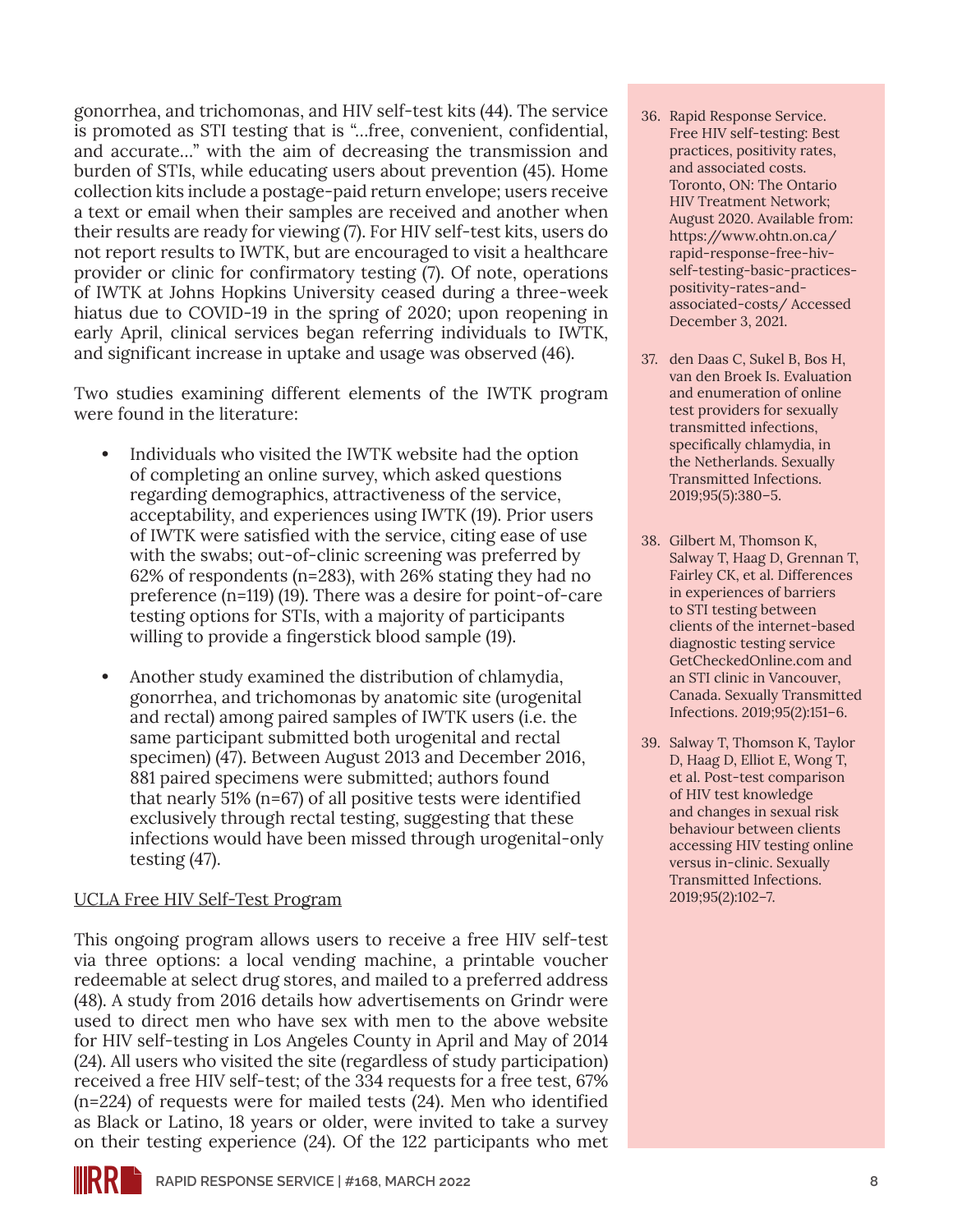the eligibility criteria, 66% (n=81) received a self-test and were thus invited to complete a follow-up survey (24). Seventy percent (n=57) completed the follow-up survey; of these, 93% (n=53) received a test in the mail (24). Authors observed that among survey participants, self-testing for HIV was acceptable and delivery by mail was preferred (24).

#### [TakeMeHome](https://takemehome.org/)

Take Me Home is a free online HIV self-testing program, advertised online (via Grindr, Facebook, Instagram) that was launched (coincidentally) one week after a stay-at-home order due to COVID-19 was announced in Oregon (27). To be eligible, participants had to be 18 years or older, and had not tested for HIV in the prior 12 months; two tests could be ordered at one time (27). Within 24 hours, orders for 73% (n=109) of the stock of 150 allocated kits were received (27). Subsequently, an additional 324 kits were ordered, and users were limited to one kit (27). Between the launch date of March 31, 2020 and May 31, 248 kits had been ordered by 233 individuals who were assigned male at birth (27). Nearly one-quarter (22%, n=51) of these individuals lived in rural or remote areas (27). Data from participants ordering the kit between April 4–May 31, 2020 (n=149) revealed that one-third (34%, n=51) had never tested for HIV before (27).

This public-private partnership was featured in a September 21, 2021 issue of the CDC's *Morbidity and Mortality Weekly* and reports on data from the project's first year (49). Over the first year, eligibility was expanded to include people who had more recently tested for HIV, and some jurisdictions allowed two kits per order (49). During the first year, 5,325 kits were ordered by 4,904 unique persons: 67% (n=3,304) identified as men, 26% (n=1,295) as Hispanic or Latino, and 36% (n=1,764) reported never having testing for HIV before (49). Additionally, kit orders were matched to HIV case surveillance by two health departments, which estimated that 0.6%–0.8% of individuals who received a kit were representing new HIV diagnoses (49).

#### [HIV Home Test Giveaway](https://aidsresource.com/our-services/hiv-sti-testing/hivst/)

HIV Home Test Giveaway (HHTG) is a program in New York State that uses online advertising to recruit cisgender men, transgender, and gender non-conforming individuals who have sex with men, for free HIV self-testing, where eligible participants receive a code to redeem on the manufacturer's website (50). Two HHTG programs were run: one in New York City, and one for residents of New York State (excluding New York City). Over five waves of the program (2015–2020) run in New York City, 17,383 individuals were eligible for the program, with 70% (n=12,182) redeeming a code; 46% (n=7,935) responded to the follow-up survey (50). Most respondents were younger than 35, nearly half of the respondents identified as Black or Latino, and a third had not tested in the previous year (50). For HHTG in New York State (three waves: 2016–2018), 3,197

- 40. Gilbert M, Salway T, Haag D, Elliot E, Fairley C, Krajden M, et al. A cohort study comparing rate of repeat testing for sexually transmitted and blood-borne infections between clients of an internet-based testing programme and of sexually transmitted infection clinics in Vancouver, Canada. Sexually Transmitted Infections. 2019;95(7):540–6.
- 41. Ablona A, Falasinnu T, Irvine M, Estcourt C, Flowers P, Murti M, et al. Validation of a clinical prediction rule to predict asymptomatic chlamydia and gonorrhea infections among internetbased testers. Sexually Transmitted Diseases. 2021;48(7):481–7.
- 42. Musten A. Personal communication. November 29, 2021.
- 43. Exten C, Pinto CN, Gaynor AM, Meyerson B, Griner SB, Van Der Pol B, et al. Direct-to-consumer sexually transmitted infection testing services: A position statement from the American Sexually Transmitted Diseases Association. Sexually Transmitted Diseases. 2021;48(11):e155–e9.
- 44. IWTK. What to order. 2020. Available from [https://](https://iwantthekit.org/get-tested/what-to-order/) [iwantthekit.org/get-tested/](https://iwantthekit.org/get-tested/what-to-order/) [what-to-order/](https://iwantthekit.org/get-tested/what-to-order/) Accessed November 29, 2021.
- 45. IWTK. About us. 2020. Available from: [https://](https://iwantthekit.org/about-us/) [iwantthekit.org/about-us/](https://iwantthekit.org/about-us/) Accessed November 29, 2021.

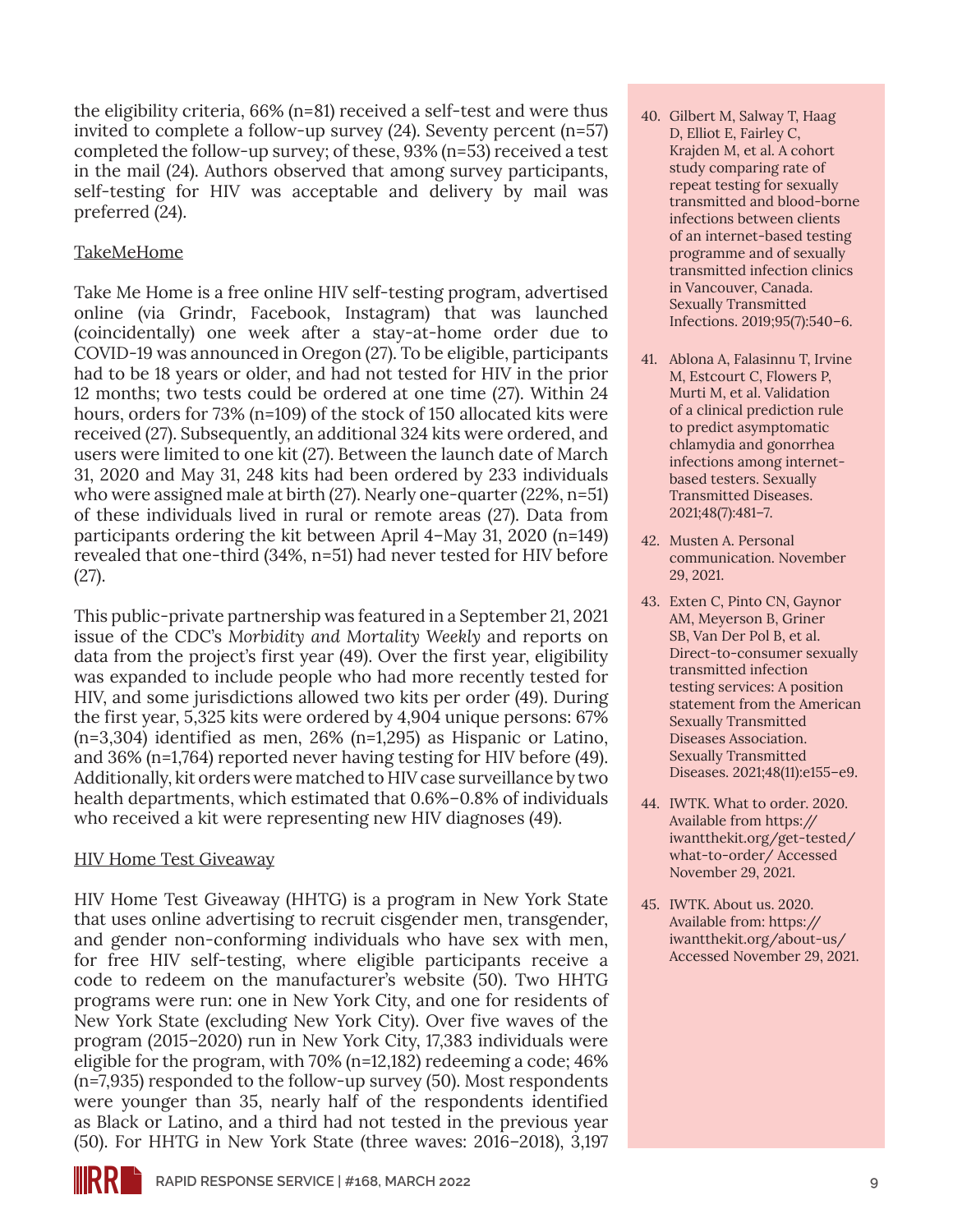were eligible, and 63% (n=2,022) redeemed a code; 47% responded to the follow-up survey (n=1,510) (51), and 22 respondents in the follow-up survey were first-time HIV testers (51). Among all eligible participants, Black participants had the highest rate of never being tested for HIV, followed by Hispanic, and Other/Mixed participants (51). The HHTG appears to be currently active.

#### [MyChoices](http://www.mychoicesapp.com/) (app)

MyChoices is a smartphone application that is currently being tested in several cities in the U.S.; only participants enrolled in the study can use the app (52). Eligible participants are cisgender men who have sex with men, aged 15–24 (53). The app includes personalized recommendations, such as HIV testing frequency, HIV testing and PrEP care sites, and ability to order free HIV and STI test kits (53). A pilot trial demonstrated that participants felt the app was useful, and that they would recommend it to a friend (53).

A study published in April 2021 describes the pilot trial of MyChoices and LYNX, which is another app for young men who have sex with men that offers home-based HIV testing (25); however, we were not able to locate a URL for the LYNX app. Both apps have the aim of increasing HIV testing among young men who have sex with men aged 15–24 who have not recently tested for HIV and who may be at high risk of contracting HIV (25). Authors note that "[b]oth apps include the ability to order a HIV self-test with rapid results and a kit for STI self-collection and mailing of samples for syphilis, gonorrhea and chlamydia to a lab for testing" (25). In the pilot trial in five U.S. cities, authors found that HIV self-testing kits and STI self-collection kits were highly acceptable, with 87% of participants reporting that ordering through the app was extremely/very helpful (25). Those who did not order the kits preferred to test in a clinic setting (25). Authors note that MyChoices and LYNX are currently being tested in a full-scale efficacy trial (25).

#### **[TestKitLabs](https://testkitlabs.com/)**

A U.S.-based online store for ordering STI tests, this website "… provides medical grade instant/rapid test kits for personal use and clinical use for detecting STDs" and appears to ship worldwide (17). Rapid test kits are available for chlamydia, gonorrhea, syphilis, and hepatitis B; a multipack of all four kits retails at USD 74.95 (17).

#### [LetsGetChecked](https://www.letsgetchecked.com/)

Available in the U.S., Ireland, and the UK, LetsGetChecked is a website and app that offers "home STD testing with treatment included" (54). Users can order three tests: Simple 2 tests for chlamydia and gonorrhea (USD 99), Standard 5 (most popular) tests for chlamydia, gonorrhea, syphilis, trichomoniasis and HIV (USD 149), and Complete 8 tests for everything from Standard 5 plus garderella, mycoplasma, and ureaplasma (USD 249) (54). Treatment is only

- 46. Melendez JH, Hamill MM, Armington GS, Gaydos CA, Manabe YC. Homebased testing for sexually transmitted infections: Leveraging online resources during the COVID-19 pandemic. Sexually Transmitted Diseases. 2021;48(1):e8–e10.
- 47. Jordan NN, Jett-Goheen M, Hsieh YH, Gaydos JC, Gaydos CA. Detection of three sexually transmitted infections by anatomic site: Evidence from an internetbased screening program. Sexually Transmitted Diseases. 2020;47(4):243–5.
- 48. UCLA Free HIV Self-Test Program. Welcome to the UCLA Free HIV Self-Test Program! 2021. Available from: [http://freehivselftests.](http://freehivselftests.weebly.com/) [weebly.com/](http://freehivselftests.weebly.com/) Accessed November 30, 2021.
- 49. Hecht J, Sanchez T, Sullivan PS, DiNenno EA, Cramer N, Delaney KP. Increasing access to HIV testing through direct-to-consumer HIV self-test distribution—United States, March 31, 2020– March 30, 2021. Morbidity and Mortality Weekly Report. 2021;70(38):1322.
- 50. Edelstein ZR, Wahnich A, Purpura LJ, Salcuni PM, Tsoi BW, Kobrak PH, et al. Five waves of an online HIV selftest giveaway in New York City, 2015 to 2018. Sexually Transmitted Diseases. 2020;47(5S Suppl 1):S41–S7.
- 51. Johnson MC, Chung R, Leung SJ, Edelstein Z, Yuan Y, Flavin SM. Combating stigma through HIV self-testing: New York State's HIV Home Test Giveaway program for sexual minorities. Journal of Public Health Management & Practice. 2020;03:03.

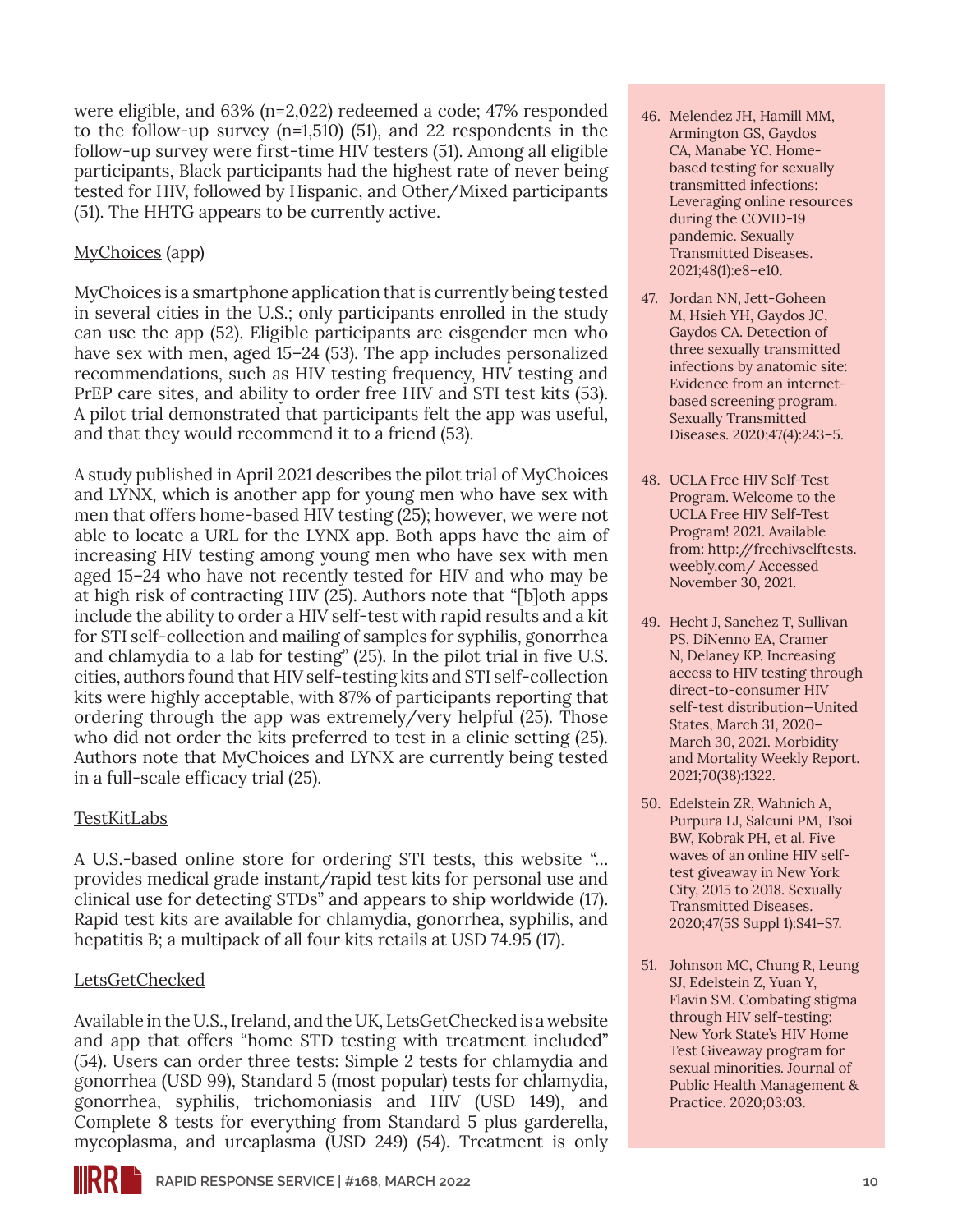provided for chlamydia, trichomoniasis, gardnerella, mycoplasma, and ureaplasma at no additional charge (54).

#### **[GoTestMeNow](https://www.enzoclinicallabs.com/gotestmenow/Home/STD)**

GoTestMeNow is a network of laboratories in New York and New Jersey (Enzo Clinical Labs, Inc.) where users order a lab test online, and then walk into a laboratory where samples are collected and tested (15). Their website has seven menu items, with the most expensive offering testing for chlamydia, gonorrhea, syphilis, trichomoniasis, hepatitis B, hepatitis C, and HIV-1 and HIV-2 (USD 319) (15). The cheapest test for ordering is a syphilis test (USD 39) (15). Additionally, a test can be ordered for herpes-1 and herpes-2 (USD 85) (15).

#### [STDcheck](https://www.stdcheck.com/)

A nationwide service, STDcheck.com allows users to pay for and book an HIV test in the nearest laboratory setting online (16). Individual tests are available for purchase and include chlamydia, gonorrhea, syphilis, hepatitis A, hepatitis B, hepatitis C, herpes-1 and herpes-2, HIV-1 and HIV-2 (16). One can purchase the 10 Test Panel with HIV RNA early detection for USD 258 (16).

#### [STDlabs](https://www.stdlabs.com/)

STDlabs is another online vendor where users can be tested for STIs at a laboratory location of their choice within the U.S.; there are over 4,500 participating locations (55). A complete STD Test Panel costs USD 199 and includes tests for syphilis, gonorrhea, chlamydia, hepatitis B, hepatitis C, herpes-1 and herpes-2, and HIV-1 and HIV-2 antibody tests (18).

## **United Kingdom**

The UK has a vast network of sexual health clinics supported by the National Health Service (NHS) that offer a variety of free services, including HIV self-tests and STI home-collection kits.

For example, the National Chlamydia Screening Program aims to reduce harms associated with undiagnosed chlamydia infection (56). Run by the NHS in the UK, individuals under the age of 25 are able to order "chlamydia screening postal kits" for free via a postal code or town search, from the [NHS website](https://www.nhs.uk/service-search/other-services/chlamydia---free-online-tests-for-u-25s/locationsearch/344) (57). Some online services identified via this link include [CheckUrself,](https://www.checkurself.org.uk/) [TakeATestUK,](https://takeatestuk.com/) [Home STI](https://www.greenwichsexualhealth.org/home_sti_kits/#)  [Kits](https://www.greenwichsexualhealth.org/home_sti_kits/#) at Greenwich Sexual Health, and [FreeTest](https://www.freetest.me/). Note that this list of services is not exhaustive; additionally, some of these services are not limited to only testing for chlamydia. Several other services, such as [Conifer,](https://conifersexhealth.co.uk/services/sti-testing) [FreeTestingHIV](https://freetesting.hiv/), [HIV Self-Test Scotland,](https://www.hivtest.scot/) and [Test](https://www.testnowstophiv.com/)  [Now Stop HIV](https://www.testnowstophiv.com/) at 56 Dean Street were identified through Google searches. Evidently, the UK has a considerable number of online options for ordering self-test and self-collection kits. One study

- 52. MyChoices. About us. 2021. Available from [http://www.](http://www.mychoicesapp.com/Home/About) [mychoicesapp.com/Home/](http://www.mychoicesapp.com/Home/About) [About](http://www.mychoicesapp.com/Home/About) Accessed November 30, 2021.
- 53. Biello KB, Hill-Rorie J, Valente PK, Futterman D, Sullivan PS, Hightow-Weidman L, et al. Development and evaluation of a mobile app designed to increase HIV testing and pre-exposure prophylaxis use among young men who have sex with men in the United States: Open pilot trial. Journal of Medical Internet Research. 2021;23(3):e25107.
- 54. LetsGetChecked. Home STD testing with treatment included. 2021. Available from [https://www.letsgetchecked.](https://www.letsgetchecked.com/home-std-test/?imp=cpc&imp=cpc&gclid=Cj0KCQiAnaeNBhCUARIsABEee8V9FCbrjZDDeqzkN3JxH3p3e4KpOBrse9D0pPcF5oVBf2kECVD_a2MaAgNqEALw_wcB) [com/home-std-test/?imp=](https://www.letsgetchecked.com/home-std-test/?imp=cpc&imp=cpc&gclid=Cj0KCQiAnaeNBhCUARIsABEee8V9FCbrjZDDeqzkN3JxH3p3e4KpOBrse9D0pPcF5oVBf2kECVD_a2MaAgNqEALw_wcB) [cpc&imp=cpc&gclid=Cj0KC](https://www.letsgetchecked.com/home-std-test/?imp=cpc&imp=cpc&gclid=Cj0KCQiAnaeNBhCUARIsABEee8V9FCbrjZDDeqzkN3JxH3p3e4KpOBrse9D0pPcF5oVBf2kECVD_a2MaAgNqEALw_wcB) [QiAnaeNBhCUARIsABEee8V](https://www.letsgetchecked.com/home-std-test/?imp=cpc&imp=cpc&gclid=Cj0KCQiAnaeNBhCUARIsABEee8V9FCbrjZDDeqzkN3JxH3p3e4KpOBrse9D0pPcF5oVBf2kECVD_a2MaAgNqEALw_wcB) [9FCbrjZDDeqzkN3JxH3p3e4](https://www.letsgetchecked.com/home-std-test/?imp=cpc&imp=cpc&gclid=Cj0KCQiAnaeNBhCUARIsABEee8V9FCbrjZDDeqzkN3JxH3p3e4KpOBrse9D0pPcF5oVBf2kECVD_a2MaAgNqEALw_wcB) [KpOBrse9D0pPcF5oVBf2kE](https://www.letsgetchecked.com/home-std-test/?imp=cpc&imp=cpc&gclid=Cj0KCQiAnaeNBhCUARIsABEee8V9FCbrjZDDeqzkN3JxH3p3e4KpOBrse9D0pPcF5oVBf2kECVD_a2MaAgNqEALw_wcB) [CVD\\_a2MaAgNqEALw\\_wcB](https://www.letsgetchecked.com/home-std-test/?imp=cpc&imp=cpc&gclid=Cj0KCQiAnaeNBhCUARIsABEee8V9FCbrjZDDeqzkN3JxH3p3e4KpOBrse9D0pPcF5oVBf2kECVD_a2MaAgNqEALw_wcB) Accessed December 3, 2021.
- 55. US Expert Services. How it works. 2021. Available from: [https://www.stdlabs.com/](https://www.stdlabs.com/how-it-works) [how-it-works](https://www.stdlabs.com/how-it-works) Accessed December 3, 2021.
- 56. Public Health England. NCSP: Programme overview. 2021. Available from: [https://](https://www.gov.uk/government/publications/ncsp-programme-overview/ncsp-programme-overview) [www.gov.uk/government/](https://www.gov.uk/government/publications/ncsp-programme-overview/ncsp-programme-overview) [publications/ncsp](https://www.gov.uk/government/publications/ncsp-programme-overview/ncsp-programme-overview)[programme-overview/](https://www.gov.uk/government/publications/ncsp-programme-overview/ncsp-programme-overview) [ncsp-programme-overview](https://www.gov.uk/government/publications/ncsp-programme-overview/ncsp-programme-overview) Accessed December 1, 2021.
- 57. National Health Service. Chlamydia—Free online tests for u-25s. 2021. Available from: [https://www.nhs.](https://www.nhs.uk/service-search/other-services/chlamydia---free-online-tests-for-u-25s/locationsearch/344) [uk/service-search/other](https://www.nhs.uk/service-search/other-services/chlamydia---free-online-tests-for-u-25s/locationsearch/344)[services/chlamydia---free](https://www.nhs.uk/service-search/other-services/chlamydia---free-online-tests-for-u-25s/locationsearch/344)[online-tests-for-u-25s/](https://www.nhs.uk/service-search/other-services/chlamydia---free-online-tests-for-u-25s/locationsearch/344) [locationsearch/344](https://www.nhs.uk/service-search/other-services/chlamydia---free-online-tests-for-u-25s/locationsearch/344) Accessed December 3, 2021.

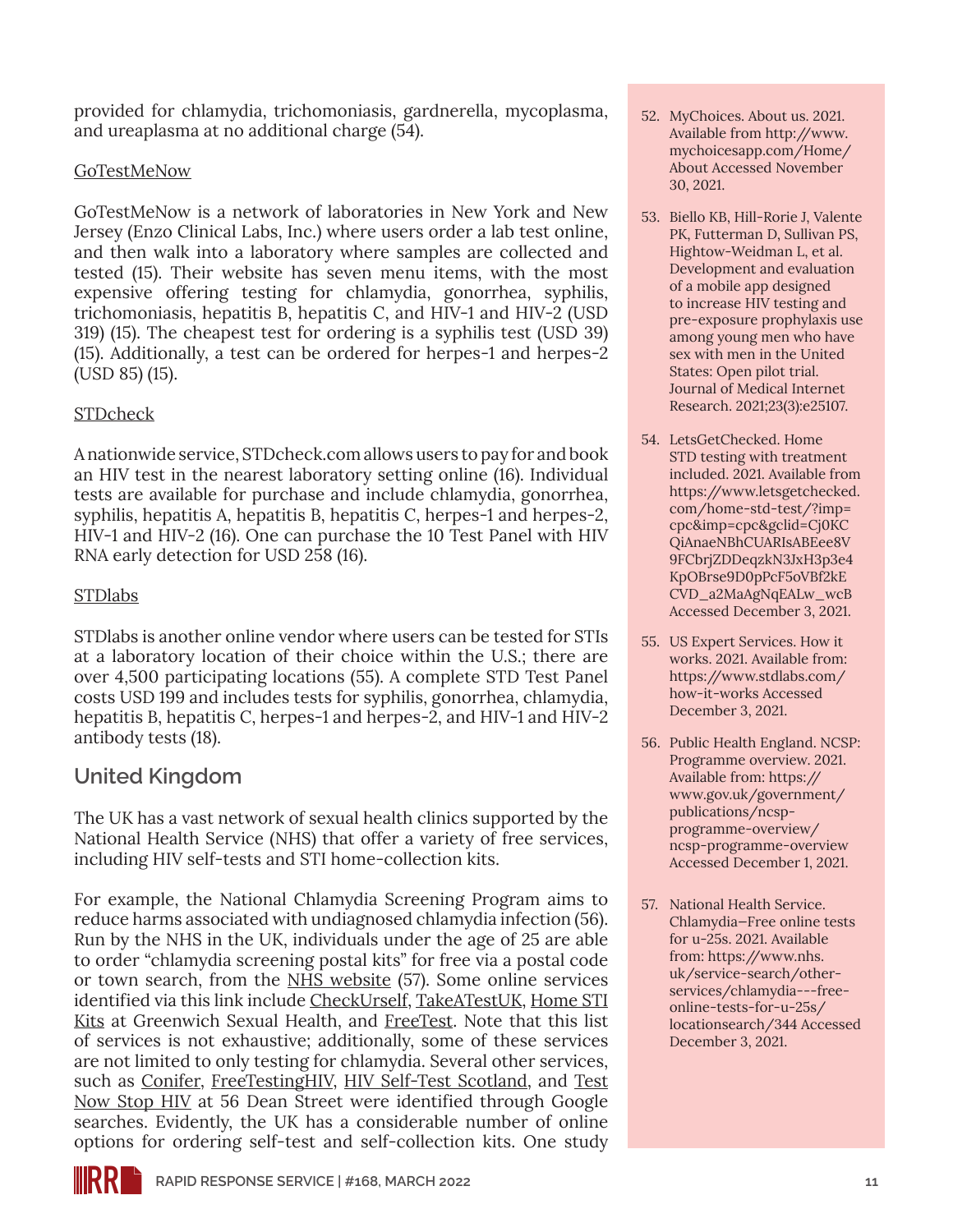notes that online screening has been introduced as a way to meet the high demand for sexual health services in the UK (13).

The following studies are based on testing sites that appear to offer free online testing for HIV and/or STIs in the UK and that have been described in the academic literature.

#### [SH:24](https://sh24.org.uk/)

Numerous publications describe SH:24, a website that offers free postal self-sampling kits for chlamydia, gonorrhea, HIV, and syphilis (26). SH:24 delivers to more than 50 regions in the UK; those living outside these regions are directed to [Fettle,](https://fettle.health/) another service that allows users to order free HIV and STI self-sampling kits (58). Some of the findings from the SH:24 program are detailed below. Note that the data from these studies is from Lambeth and Southwark, two boroughs in London that have some of the highest rates of HIV and STI infections in all of England (59). Local clinic data suggest that annually, approximately 17,000 individuals in these boroughs are turned away because clinics are unable to meet demand (60).

- **•** A cross-sectional study of STI testing activity (online and in-clinic) for residents aged 16 years and older in Lambeth and Southwark examined data from 6,456 STI tests ordered in January–March 2016 (23); 55% (n=3,582) of tests were performed using clinic services, while 45% (n=2,874) were performed online; compared to clinic users, online users were more likely to be female, white, British, between the ages of 20–30, homosexual or bisexual, test negative for chlamydia or gonorrhea, and live in less deprived areas (23). Authors suggested that online users may be less likely to test positive, as those who are symptomatic are encouraged to test in the clinic opposed to via online signposting (23).
- **•** A randomized controlled trial among young adults aged 16– 30 in Lambeth and Southwark examined randomly invited users to test for STIs via text message in one of two ways: via a web-link to SH:24 (n=1,031) (intervention group), or at a walk-in sexual health clinic (n=1,032) (control group) (8). At six weeks, 50.0% of the intervention group had completed an STI test compared to the control (26.6%), and 2.8% of the intervention group verses 1.4% of the control had been diagnosed with an STI (8).
- **•** A sub-sample from the above randomized controlled trial among participants who had never tested for any STI (n=528) found that those who received the text message with a web-link to SH:24 reduced the time to any STI test and had nearly twice the number of testers when compared to the control group (26).
- 58. SH:24. About SH:24. 2021. Available from: [https://sh24.](https://sh24.org.uk/about-sh24) [org.uk/about-sh24](https://sh24.org.uk/about-sh24) Accessed December 2, 2021.
- 59. Southwark Council. Lambeth, Southwark and Lewisham Sexual Health Strategy 2018–23: Statistical appendix. 2018. Available from: [https://](https://www.lambeth.gov.uk/sites/default/files/co-lambeth-southwark-and-lewisham-sexual-health-strategy-2018-23-statistical-appendix.pdf) [www.lambeth.gov.uk/sites/](https://www.lambeth.gov.uk/sites/default/files/co-lambeth-southwark-and-lewisham-sexual-health-strategy-2018-23-statistical-appendix.pdf) [default/files/co-lambeth](https://www.lambeth.gov.uk/sites/default/files/co-lambeth-southwark-and-lewisham-sexual-health-strategy-2018-23-statistical-appendix.pdf)[southwark-and-lewisham](https://www.lambeth.gov.uk/sites/default/files/co-lambeth-southwark-and-lewisham-sexual-health-strategy-2018-23-statistical-appendix.pdf)[sexual-health-strategy-2018-](https://www.lambeth.gov.uk/sites/default/files/co-lambeth-southwark-and-lewisham-sexual-health-strategy-2018-23-statistical-appendix.pdf) [23-statistical-appendix.pdf](https://www.lambeth.gov.uk/sites/default/files/co-lambeth-southwark-and-lewisham-sexual-health-strategy-2018-23-statistical-appendix.pdf) Accessed December 2, 2021.
- 60. Turner KM, Zienkiewicz AK, Syred J, Looker KJ, de Sa J, Brady M, et al. Webbased activity within a sexual health economy: Observational study. Journal of Medical Internet Research. 2018;20(3):e74.
- 61. Umbrella Health. About us. 2021. Available from: [https://](https://umbrellahealth.co.uk/about-us/) [umbrellahealth.co.uk/about](https://umbrellahealth.co.uk/about-us/)[us/](https://umbrellahealth.co.uk/about-us/) Accessed December 1, 2021.
- 62. Manavi K, Hodson J. Observational study of factors associated with return of home sampling kits for sexually transmitted infections requested online in the UK. BMJ Open. 2017;7(10):e017978.
- 63. Elliot E, Rossi M, McCormack S, McOwan A. Identifying undiagnosed HIV in men who have sex with men (MSM) by offering HIV home sampling via online gay social media: A service evaluation. Sexually Transmitted Infections. 2016;92(6):470–3.

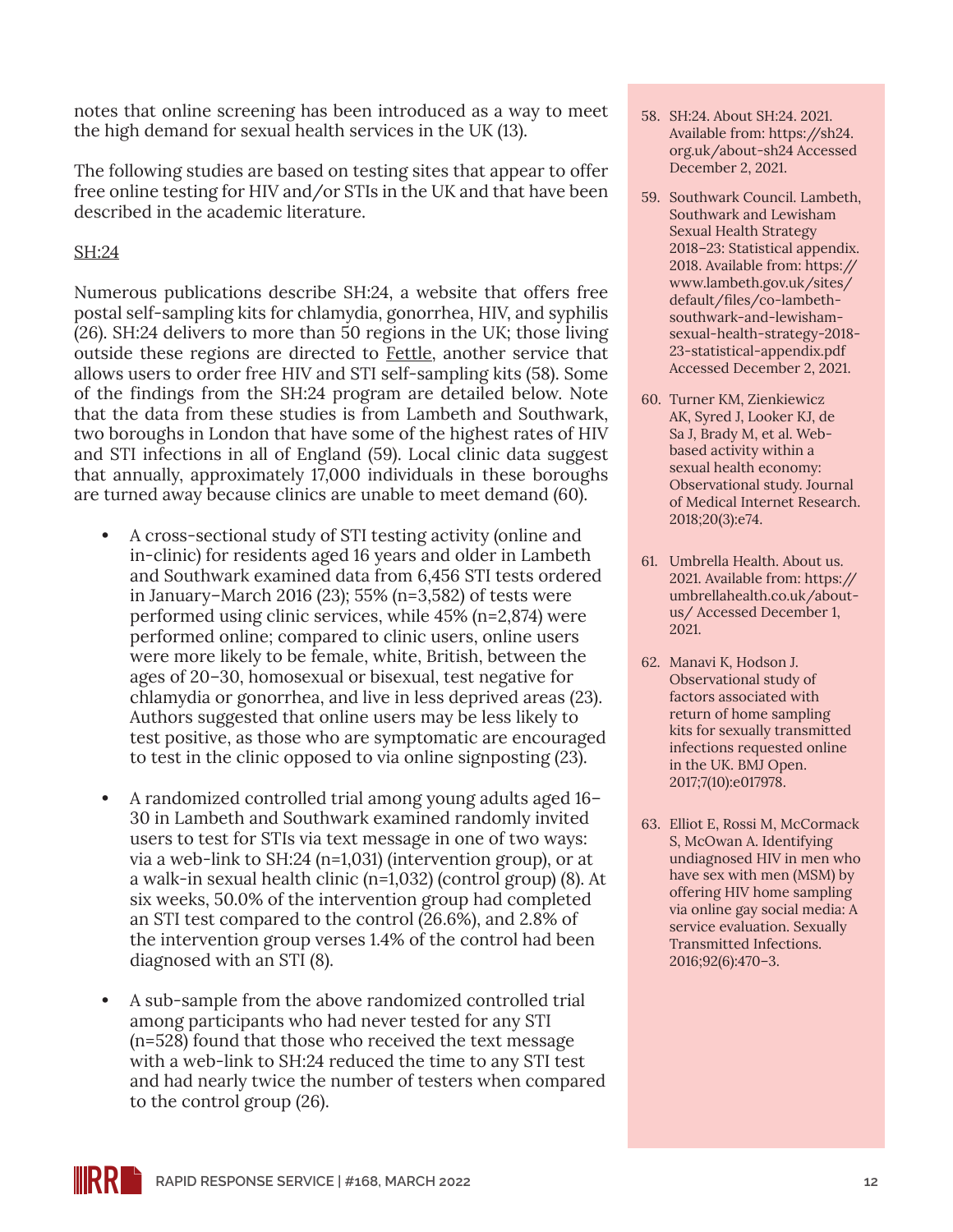**•** The introduction of SH:24 was found to change patterns of STI testing in Lambeth and Southwark (20). Total number of tests and diagnoses increased, as did cost; however, average cost per diagnosis was slightly reduced (20). Two years after introduction of the service, test kits ordered online accounted for 37% of tests provided in the sampled areas (20).

#### [SHL London](https://www.shl.uk/)

One study examined the sexual health outcomes of transgender and non-binary individuals who used SHL, an online sexual health screening service that allows users to order STI self-collection kits (12). Data on users who registered between April and December of 2019 were collected and anonymized; of the total registrants, 0.42% (n=504) identified as transgender, non-binary/gender fluid or other, which comprised the sample population for this study (12). During the study period, 463 kits were ordered successfully; 355 kits were returned for testing by 302 unique users (12). Test positivity among this population was 0.7% for HIV, 3.4% for gonorrhea, 4.8% for chlamydia, and 5.5% for syphilis (12). Nearly 20% engaged in high-risk behaviours (such as chemsex or group sex); this group was also more likely to engage in sex work (12). Of the 82 individuals who completed a service evaluation of the study, 85% (n=70) gave the service a "5/5-star" rating (12).

#### [Umbrella Health](https://kits.umbrellahealth.co.uk/step1.aspx)

Umbrella Health is a sexual health service located in Birmingham and Solihull in England that offers free, accessible, and confidential services (61) as well as free home sampling kits for chlamydia, gonorrhea, syphilis, hepatitis B, and HIV for those living within the specified areas (14). Participants are asked a range of questions to determine the appropriate type of sampling kit they would receive; kits could be delivered to an address of choice (e.g. home) or to a clinic or pharmacy (62). Between July and December 2016, 58%  $(n=3,099)$  of the total number of requested kits  $(n=5,310)$  were returned; kits that were delivered to a home, and kits delivered to economically less deprived neighbourhoods were more likely to be returned (62). Another study examining data from January–June 2016 found that among patients who undertook testing for chlamydia and gonorrhea, the home-based diagnosis rates were comparable to those who attend clinic for testing (8% vs. 10% in home-based and clinic-based groups, respectively). The overall treatment rate was lower in the home-based compared to the clinic-based group (82% vs. 88%) (21).

#### [letstalkaboutit](https://www.letstalkaboutit.nhs.uk/)

Residents living in the county of Hampshire were among the first in the UK to be able to access free STI self-collection kits online if asymptomatic (13). A retrospective service evaluation aimed to

- 64. Ahmed-Little Y, Bothra V, Cordwell D, Freeman Powell D, Ellis D, Klapper P, et al. Attitudes towards HIV testing via home-sampling kits ordered online (RUClear pilots 2011-12). Journal of Public Health. 2016;38(3):585–90.
- 65. Branson BM, Handsfield HH, Lampe MA, Janssen RS, Taylor AW, Lyss SB, et al. Revised recommendations for HIV testing of adults, adolescents, and pregnant women in health-care settings. Morbidity and Mortality Weekly Report: Recommendations and Reports. 2006;55(14):1-CE-4.
- 66. Groos A, Peardon-Freeman S, McFarlane K, Braithwaite S, Gajjar D, Murch P, et al. Free online chlamydia and gonorrhoea urine test request in Queensland, Australia: Convenience of home sample collection versus pathology collection centre attendance for faster results. Sexual Health. 2021;18(3):254–9.
- 67. Groos A, Peardon-Freeman S, McFarlane K, Braithwaite S, Gajjar D, Murch P. Free online chlamydia and gonorrhoea urine test request in Queensland: Sexually transmissible infections testing can be hard for young people even if the process is easy. Sexual Health. 2020;17(6):543–6.
- 68. Atomo Diagnostics. Atomo HIV self test. 2021. Available from: [https://www.atomohivtest.](https://www.atomohivtest.com/home.php#about) [com/home.php#about](https://www.atomohivtest.com/home.php#about) Accessed December 3, 2021.
- 69. Williams C. HIV self testing kits now in Australia—Discreet results in 15 minutes. 2021. Available from: [https://emen8.](https://emen8.com.au/health/sexual-health/hiv-self-testing-kits-now-in-australia/) [com.au/health/sexual](https://emen8.com.au/health/sexual-health/hiv-self-testing-kits-now-in-australia/)[health/hiv-self-testing-kits](https://emen8.com.au/health/sexual-health/hiv-self-testing-kits-now-in-australia/)[now-in-australia/](https://emen8.com.au/health/sexual-health/hiv-self-testing-kits-now-in-australia/) Accessed December 3, 2021.

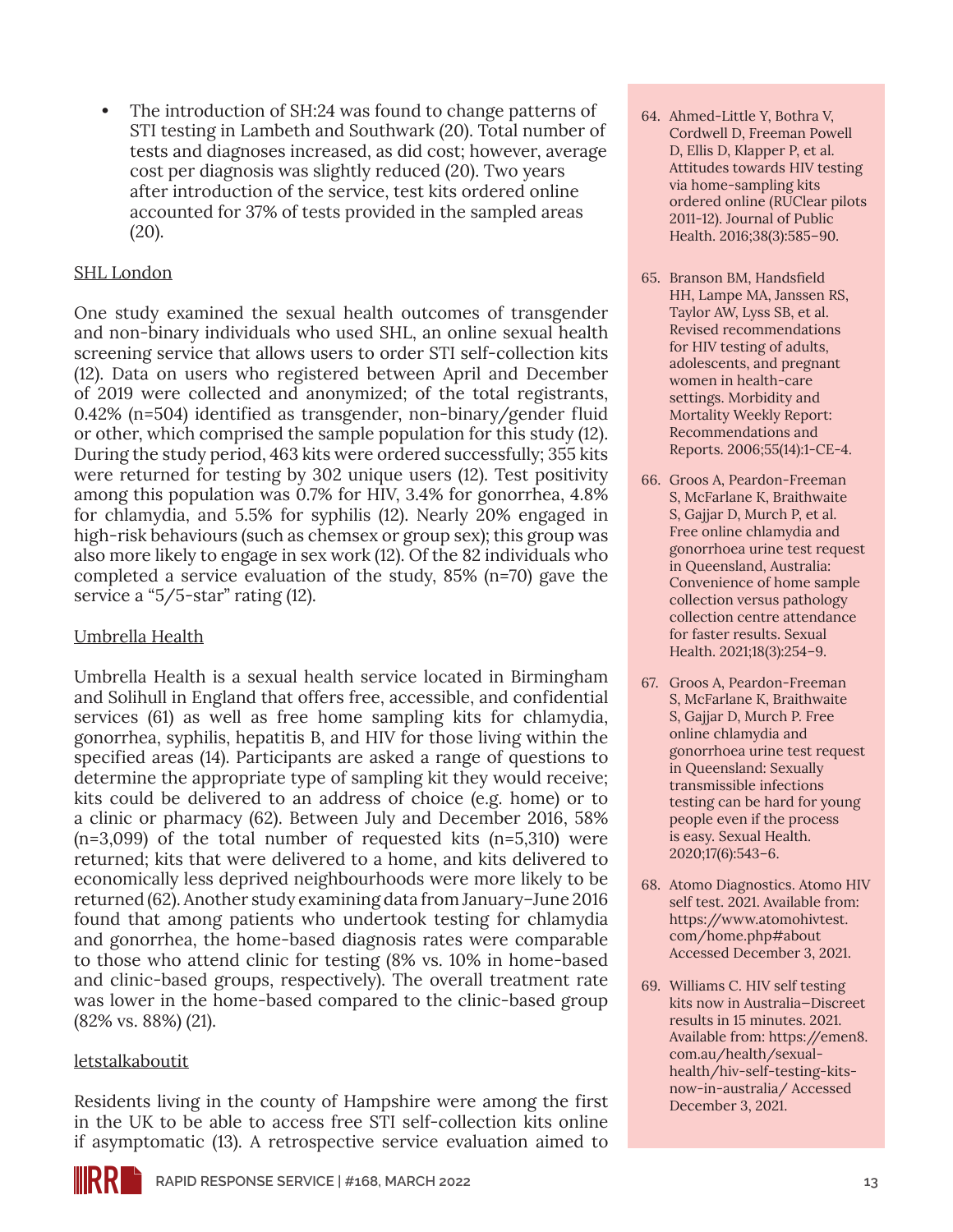identify if there were differences in demographic characteristics among those diagnosed with chlamydia in clinic or via the online service (13). In the first six months of the service, 23,712 STI screens were completed in the clinic where 8.9% (n=2,066) tested positive for chlamydia; of the 15,917 who completed online tests, nearly 4.8% of tests (n=775) were positive (13). Those diagnosed with chlamydia online were more likely to be women, White, or non-heterosexual (13). Those who were diagnosed with chlamydia online were more likely to receive treatment sooner compared to those in clinic; additionally, those diagnosed in clinic were more likely to need retreatment (13). No difference was found in age or among those living in an area of deprivation (13).

#### [56 Dean Street](https://www.dean.st/)

Launched in November of 2011, "Dean Street at Home" of 56 Dean Street in London sought to reach high-risk, hard-to-reach MSM though HIV home-sampling through advertisements on partnerfinding social media sites (63). This service aimed to eliminate barriers to HIV testing, increase testing options for men who have sex with men, and offer HIV information online (63). A two-year service evaluation described the uptake of the service, positivity rate, and the acceptability of the service (63). Of the total number of samples received (n=5,696), 98% (n=5,574) were non-reactive and 2% (n=122) were reactive (63). Some of these ended up being false reactive (n=14), some individuals who submitted samples already knew they were positive (n=14), and 11 were classified as "unconfirmed individuals"; in total, there were 82 samples that were confirmed as positive (63). The post-test email survey, sent to all users who returned a sample, found that the service was highly acceptable (63). It appears that 56 Dean Street has since rebranded their at-home testing and selfcollection services to TestNowStopHIV.

#### RUClear

A study from 2016 describes the expansion of RUClear (Greater Manchester Chlamydia Programme), an online resource where residents could order home-sampling kits to post to a lab for detection of chlamydia infection (64). From June 2011 to December 2012, this service was expanded to include HIV home-sampling kits via dried blood spot (64). Of the 5,179 kits ordered, 59.1% (n=3,062) were returned for testing; seven new diagnoses of HIV were detected (0.23%) (64). Authors note that this met the UK and U.S. guidelines for cost-effectiveness in HIV screening (>1 new HIV diagnosis per 1,000 tests conducted) (64, 65). Of the individuals who returned kits for testing, 79.9% (n=2,447) completed questionnaires; respondents valued the accessibility and convenience the service provided, and were supportive of the service (64).

- 70. Bell SFE, Lemoire J, Debattista J, Redmond AM, Driver G, Durkin I, et al. Online HIV selftesting (HIVST) dissemination by an Australian community peer HIV organisation: A scalable way to increase access to testing, particularly for suboptimal testers. International Journal of Environmental Research and Public Health. 2021;18(21):11252.
- 71. SmartHealth. How it works. 2014. Available from: [https://](https://sti.smarthealth.me/how-it-works) [sti.smarthealth.me/how-it](https://sti.smarthealth.me/how-it-works)[works](https://sti.smarthealth.me/how-it-works) Accessed December 3, 2021.
- 72. SmartHealth. Select a product. 2014. Available from: [https://](https://sti.smarthealth.me/order) [sti.smarthealth.me/order](https://sti.smarthealth.me/order) Accessed December 3, 2021.
- 73. autotest VIH®. Home. 2021. Available from: [http://](http://autotest-vih.eu/en/) [autotest-vih.eu/en/](http://autotest-vih.eu/en/) Accessed December 7, 2021.
- 74. Rahib D, Delagreverie H, Gabassi A, Le Thi TT, Vassel E, Vodosin P, et al. Online self-sampling kits to screen multipartner MSM for HIV and other STIs: Participant characteristics and factors associated with kit use in the first 3 months of the MemoDepistages programme, France, 2018. Sexually Transmitted Infections. 2021;97(2):134–40.
- 75. Lydie N, de Barbeyrac B, Bluzat L, Le Roy C, Kersaudy-Rahib D. Chlamyweb Study I: Rationale, design and acceptability of an internet-based chlamydia testing intervention. Sexually Transmitted Infections. 2017;93(3):179–87.

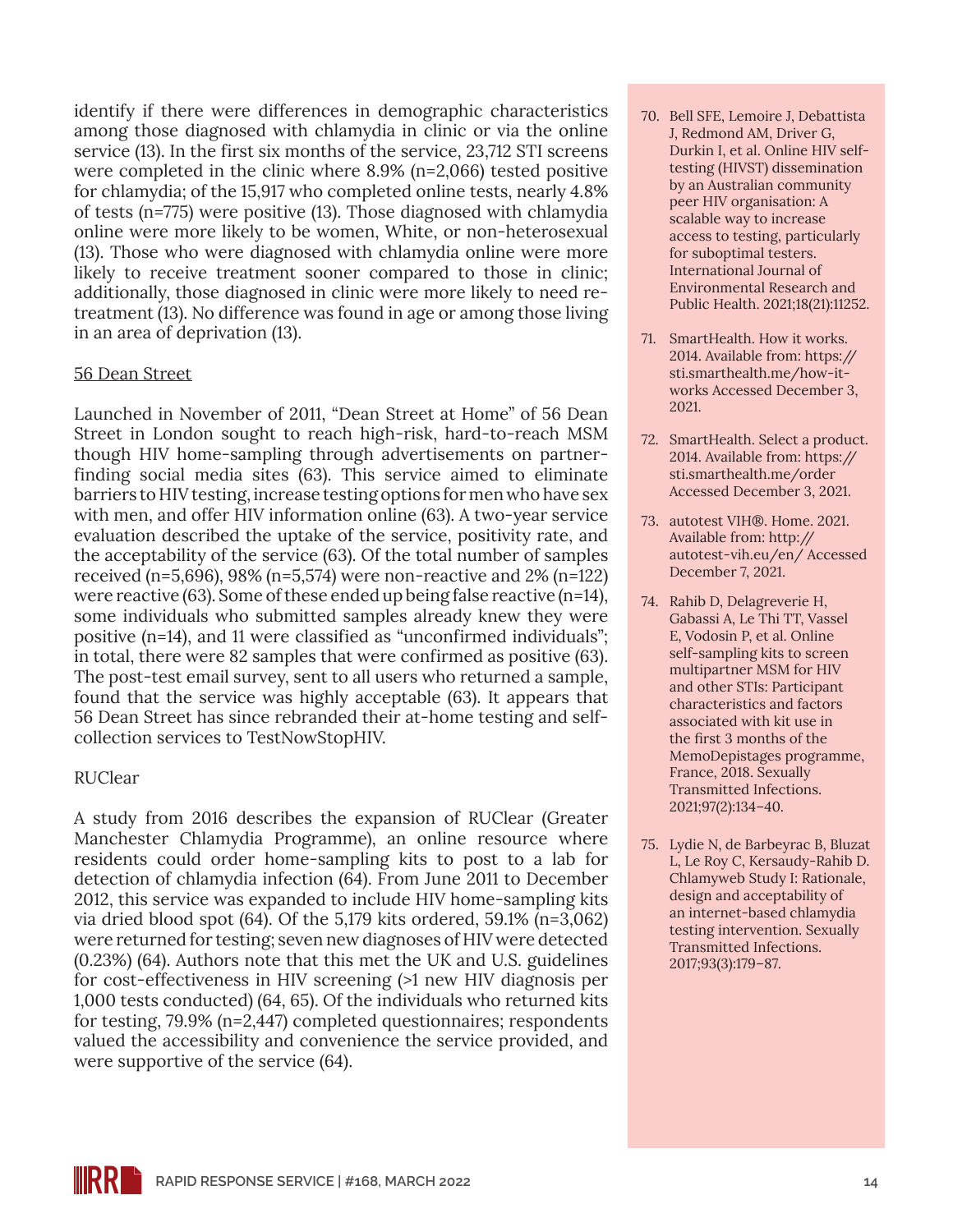## **Australia**

#### [Webtest](https://webtest.health.qld.gov.au/)

Introduced in July of 2020, Webtest is a free online chlamydia and gonorrhea test request service available to residents of Queensland aged 16 and older (32). Tests can be ordered in one of two ways – by downloading a pathology request form and visiting a specimen collection centre, or by ordering a self-collecting kit (32). Two studies detail findings from the pilot trial of Webtest (66, 67). One study found that between August 2017 and December 2019, there were 4,632 Webtest requests; 2,609 results were received (66). Chlamydia positivity was 6.8% (n=198) across those aged 16 and older, with those younger than 29 having a higher positivity rate (66), and 68% of tests ordered were though self-collection kits, compared to 32.0% ordered by downloading a pathology form and visiting a request centre (66). Reminder calls to website users to encourage sample submission did not generate more additional samples for testing (67).

#### [Atomo](https://www.atomohivtest.com/home.php)

The only HIV self-test approved for use in Australia, Atomo costs AUD 39 including shipping; results are available in 15 minutes (68). On World AIDS Day in 2021 (December 1), it was announced that HIV test kits would soon be available for purchase at some pharmacies in Australia (69).

We identified one study which examined the feasibility and acceptability of ordering Atomo for free online, to determine if the service would engage men who have sex with men, especially those who were infrequent or naïve testers (people who have never been tested before), or those who lived in rural areas (70). Hosted by a peer-led community organization Queensland Positive People (QPP), the study does not list an affiliated website, nor does QPP currently appear have a link for ordering HIV self-tests, perhaps because the study reached completion (70). Between December 2016 and April 2018, 927 free kits were ordered by 794 individuals; 38% (n=305) lived outside a major city, 62% (n=494) identified as men who have sex with men, 45% (n=353) had never tested for HIV before, and 51% (n=403) would not be willing to pay for an HIV test (70). Only 9.8% (n=78) of participants would be willing to pay AUD 40 or more for a test; the median amount participants would be willing to pay is AUD 20 (70). Considering that Atomo costs AUD 39, authors concluded that in order for the program to be effective, external funding or subsidization would be necessary (70).

#### **[SmartHealth](https://sti.smarthealth.me/)**

Australians are able to purchase an online pathology request form for STI screening from SmartHealth, and then visit a collection centre for testing (71). This service tests for chlamydia, gonorrhoea,

- 76. Kersaudy-Rahib D, Lydie N, Leroy C, March L, Bebear C, Arwidson P, et al. Chlamyweb Study II: A randomised controlled trial (RCT) of an online offer of home-based Chlamydia trachomatis sampling in France. Sexually Transmitted Infections. 2017;93(3):188–95.
- 77. Polilli E, Sozio F, Di Stefano P, Clerico L, Di Iorio G, Parruti G. Preliminary evaluation of the impact of a Web-based HIV testing programme in Abruzzo Region on the prevention of late HIV presentation and associated mortality. International Journal of Infectious Diseases. 2018;69:44–6.
- 78. van Rooijen MS, Koekenbier RH, Hendriks A, de Vries HJ, van Leeuwen P, van Veen MG. Young low-tisk heterosexual clients prefer a chlamydia home collection test to a sexually transmitted infection clinic visit in Amsterdam, the Netherlands, a cross-sectional study. Sexually Transmitted Diseases. 2016;43(11):710–6.
- 79. Soderqvist J, Gullsby K, Stark L, Wikman M, Karlsson R, Herrmann B. Internet-based self-sampling for Chlamydia trachomatis testing: A national evaluation in Sweden. Sexually Transmitted Infections. 2020;96(3):160–5.
- 80. Grandahl M, Larsson M, Herrmann B. 'To be on the safe side': A qualitative study regarding users' beliefs and experiences of internet-based self-sampling for Chlamydia trachomatis and Neisseria gonorrhoeae testing. BMJ Open. 2020;10(12):e041340.

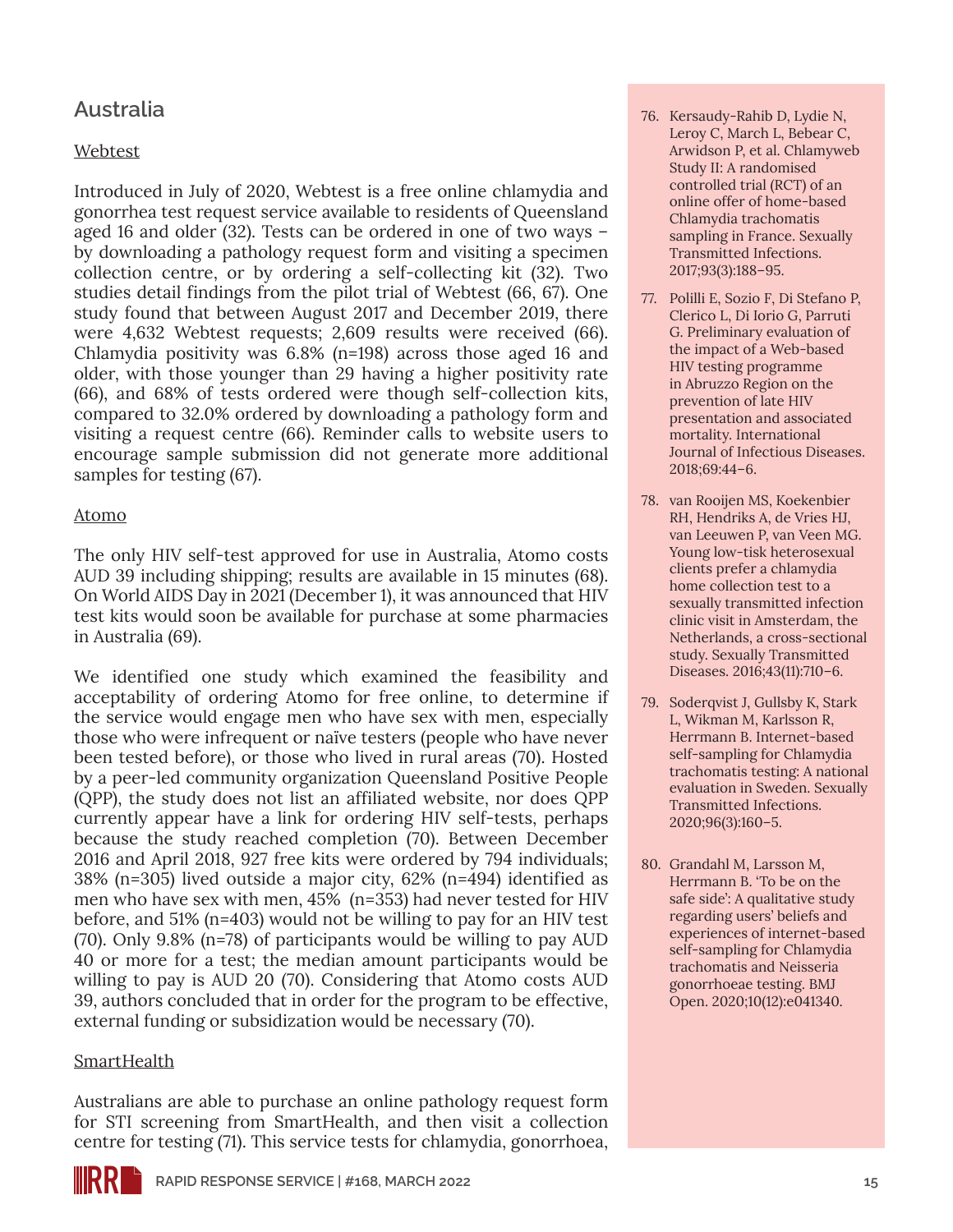syphilis, HIV, and hepatitis B, for AUD 95, though tests can be ordered just for chlamydia and gonorrhea, HIV and syphilis, and hepatitis B and C (72).

### **France**

#### [autotest VIH](http://autotest-vih.eu/en/)

Available in eight languages, the above website is a vendor for autotest VIH, a rapid HIV test manufactured in France, that can be ordered online throughout Europe (73). It was the first HIV self-test approved for use in the European market (73).

We identified a few studies from France that offered online testing of HIV and other STIs, but it should be noted that we were unable to locate URLs associated with the following services.

#### MemoDepistages

Developed by the public health agency of France, MemoDepitages is an online program aimed at increasing quarterly testing among men who have sex with men with multiple partners by providing free self-sampling kits for syphilis, gonorrhea, chlamydia, HIV, hepatitis B, and hepatitis C (74). Men who have sex with men were recruited online through advertisements on dating apps and targeted ads on websites; users who clicked on the ads were directed to questionnaire that verified participants' eligibility (74). Upon acceptance, a self-sampling kit would be sent within 24 hours (74). Of the 7,158 eligible, 47.9% (n=3,428) ordered a kit; of these, 56.8% (n=1,948) were returned (74). There were lower return rates for men who had not attended college and for those who reported a difficult financial situation; additionally, men who reported having between 11 and 20 partners in the past year were also more likely to return their kit (74).

#### Chlamyweb Study

This intervention conducted in 2012 offered free online chlamydia testing via home-sampling to sexually active young adults aged 18–24 living in France (75). The purpose of the intervention was to determine if testing over the internet increased the number of young people diagnosed with chlamydia compared to the current testing strategy (76). Participants (n=11,075) received an offer of a free selfsampling kit (n=5,531), or were invited to be screened in primary care settings (n=5,544) (76). Authors observed that screening frequency was three times higher among those who received a self-sampling kit (76). Positivity for chlamydia was similar in both groups: 6.8% in the self-sampling kit group, and 6.3% in the primary care setting group (76).

- 81. Grandahl M, Mohammad J, Larsson M, Herrmann B. Users' opinions of internet-based selfsampling tests for chlamydia trachomatis and neisseria gonorrhoeae in Sweden. Acta Dermato-Venereologica. 2020;100(18):adv00315.
- 82. Centers for Disease Control and Prevention. eSTAMP (Evaluation of Rapid HIV Self-testing Among MSM Project). 2020. Available from: [https://www.cdc.](https://www.cdc.gov/hiv/pdf/research/interventionresearch/compendium/si/cdc-hiv-eSTAMP_SI_EBI.pdf) [gov/hiv/pdf/research/](https://www.cdc.gov/hiv/pdf/research/interventionresearch/compendium/si/cdc-hiv-eSTAMP_SI_EBI.pdf) [interventionresearch/](https://www.cdc.gov/hiv/pdf/research/interventionresearch/compendium/si/cdc-hiv-eSTAMP_SI_EBI.pdf) [compendium/si/cdc-hiv](https://www.cdc.gov/hiv/pdf/research/interventionresearch/compendium/si/cdc-hiv-eSTAMP_SI_EBI.pdf)[eSTAMP\\_SI\\_EBI.pdf](https://www.cdc.gov/hiv/pdf/research/interventionresearch/compendium/si/cdc-hiv-eSTAMP_SI_EBI.pdf) Accessed November 29, 2021.
- 83. MacGowan RJ, Chavez PR, Borkowf CB, Owen SM, Purcell DW, Mermin JH, et al. Effect of internet-distributed HIV self-tests on HIV diagnosis and behavioral outcomes in men who have sex with men: A randomized clinical trial. JAMA Internal Medicine. 2020;180(1):117–25.
- 84. Gabriel MM, Dunn DT, Speakman A, McCabe L, Ward D, Witzel TC, et al. Protocol, rationale and design of SELPHI: A randomised controlled trial assessing whether offering free HIV selftesting kits via the internet increases the rate of HIV diagnosis. BMC Infectious Diseases. 2018;18(1):531.
- 85. Witzel TC, Gabriel MM, McCabe L, Weatherburn P, Gafos M, Speakman A, et al. Pilot phase of an internetbased RCT of HIVST targeting MSM and transgender people in England and Wales: Advertising strategies and acceptability of the intervention. BMC Infectious Diseases. 2019;19(1):699.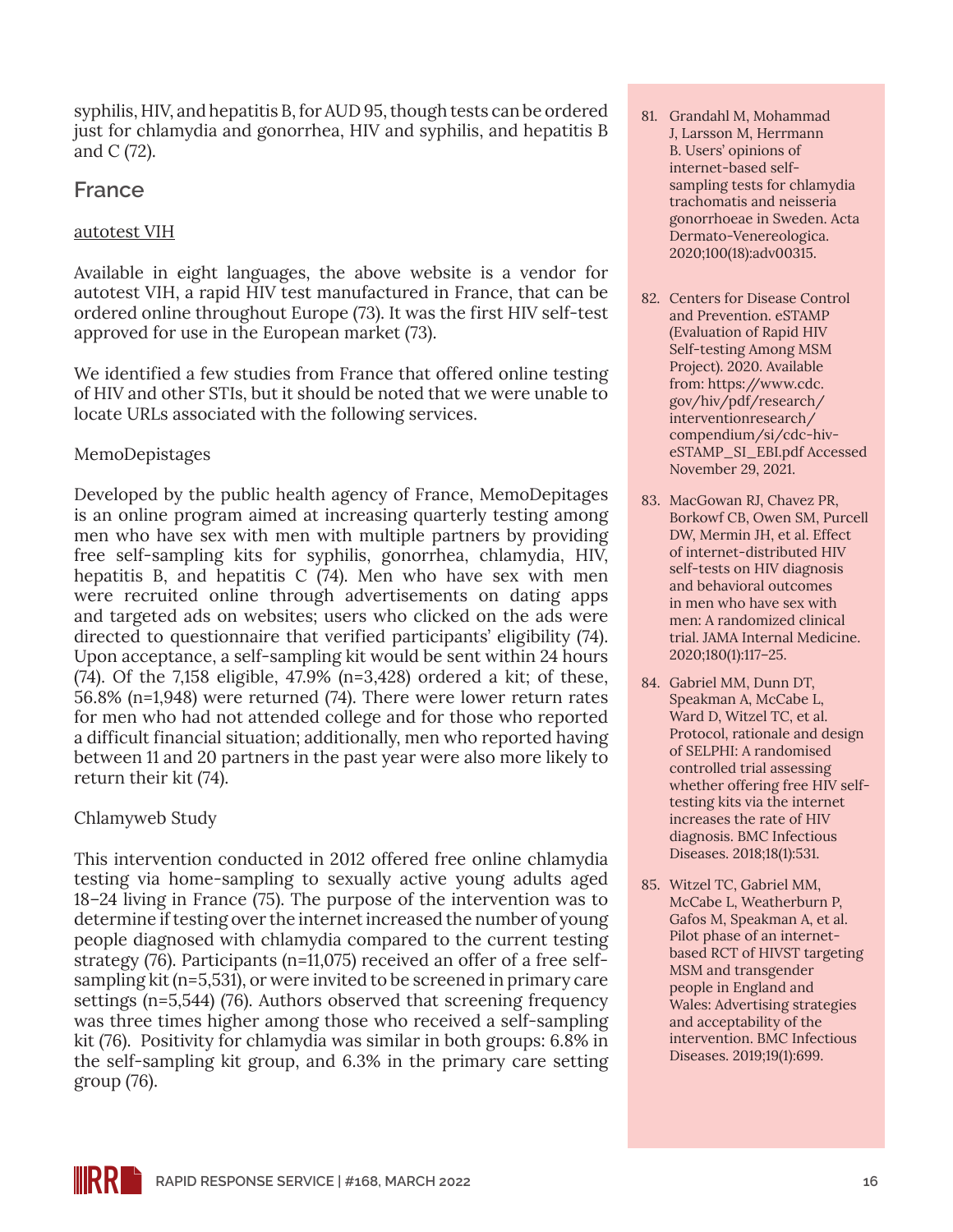#### [Abruzzo Region web-based tool](http://www.failtestanchetu.it/)

To increase screening among high-risk groups in the Abruzzo Region of Italy, an online risk calculator was developed that guided users through a self-evaluation that, after answering the last question, scored users on the likelihood of having acquired HIV or an STI (30). A score of "moderate" or "high-risk" redirects users to a portal where they can book a test online, which is free and can be done anonymously (30). Upon arrival for the pre-booked appointment, individuals receive counselling regarding prior testing and high-risk behaviours before drawing blood samples (30). Preliminary results from February 2014 to May 2015 found that of the 3,046 individuals who booked an appointment and attended a counselling session, 28 (0.92%) tested positive for HIV, and 92.8% of them (n=26) were linked to care (30). A second study examining clinical data (February 2014–June 2017) of newly diagnosed HIV patients enrolled at the study clinic found that 67% (n=59) were diagnosed through standard diagnostic procedures and 33% (n=29) were diagnosed through the web-based tool (77). Individuals who presented with AIDS-defining conditions were significantly more likely to be in the group diagnosed through standard procedures (13 versus 1, p=0.02) (77). Authors concluded that HIV testing that was free and voluntary via the web-based tool was able to diagnose patients with less advanced HIV (77).

## **Netherlands**

A review of online testing providers for chlamydia in the Netherlands aimed to enumerate the number of providers, estimate the proportion of testing that is done online, and evaluate the websites based on 20 quality indicators (37). Authors identified 20 websites that sold tests (12 self-sample, eight self-test) (37). Five of the 12 self-sample providers scored satisfactory and met the conditions of reliable testing (sensitivity and specificity above 95%) as well as had active follow-up in case of a positive test result (37). Of the eight providers that offered self-tests, none met these conditions (37). Authors estimate that roughly 10–15% of chlamydia testing in the Netherlands takes place through self-sampling or

#### self-testing (37).

An earlier study conducted in 2012 and 2013 found that among low-risk heterosexuals under the age of 25 who submitted an appointment request at the Amsterdam STI clinic (n=1804), the preference for testing was via a home collection kit (n=1,451; 80%) (78).

#### **Sweden**

Swedish National Healthcare Service [\(1177.se](https://www.1177.se/) and [klamydia.se\)](https://www.klamydia.se/)

Testing for chlamydia via self-sampling has been gradually implemented in Sweden since 2006 and is available within the public health care system for free in all Swedish counties using one of two national e-Health websites (above) (79, 80). Tests can be ordered repeatedly, but users must be over the age of 15 and have a national registration number (81). One study examining the diagnostic outcomes of this service found that in recent years, self-sampling increased substantially (79). Specifically, between 2013–2017 self-sampling among women increased by 115%, compared with 71% for men; in-clinic testing volumes remained fairly constant (79). In 2017, 20.3% of all chlamydia cases were diagnosed via self-sampling, with a detection rate slightly higher than the detection rate in clinics (5.5% versus 5.1%) (79).

The Swedish National Healthcare Service offers both chlamydia and gonorrhea self-sampling for free as an integrated part of the healthcare system (81). One study examining the experiences of users who ordered self-sampling kits in 2018 and 2019 from the Uppsala Region (n=1,785) found that more than 90% of respondents considered the service to be "good" or "very good"; the main reason for getting tested was to check for infection after having unprotected sex (81). The majority of the respondents were single and heterosexual; test use was motivated by sexual risk behaviours (81). A second study among individuals in Uppsala Region using the service collected qualitative data to obtain a better understanding of user experiences (80). Twenty men and women aged 18–49 agreed to participate in telephone interviews (80). The interviewees cited that accessibility, ease of use, confidentiality, avoiding clinic visits, and fast results were appreciated by users; concerns